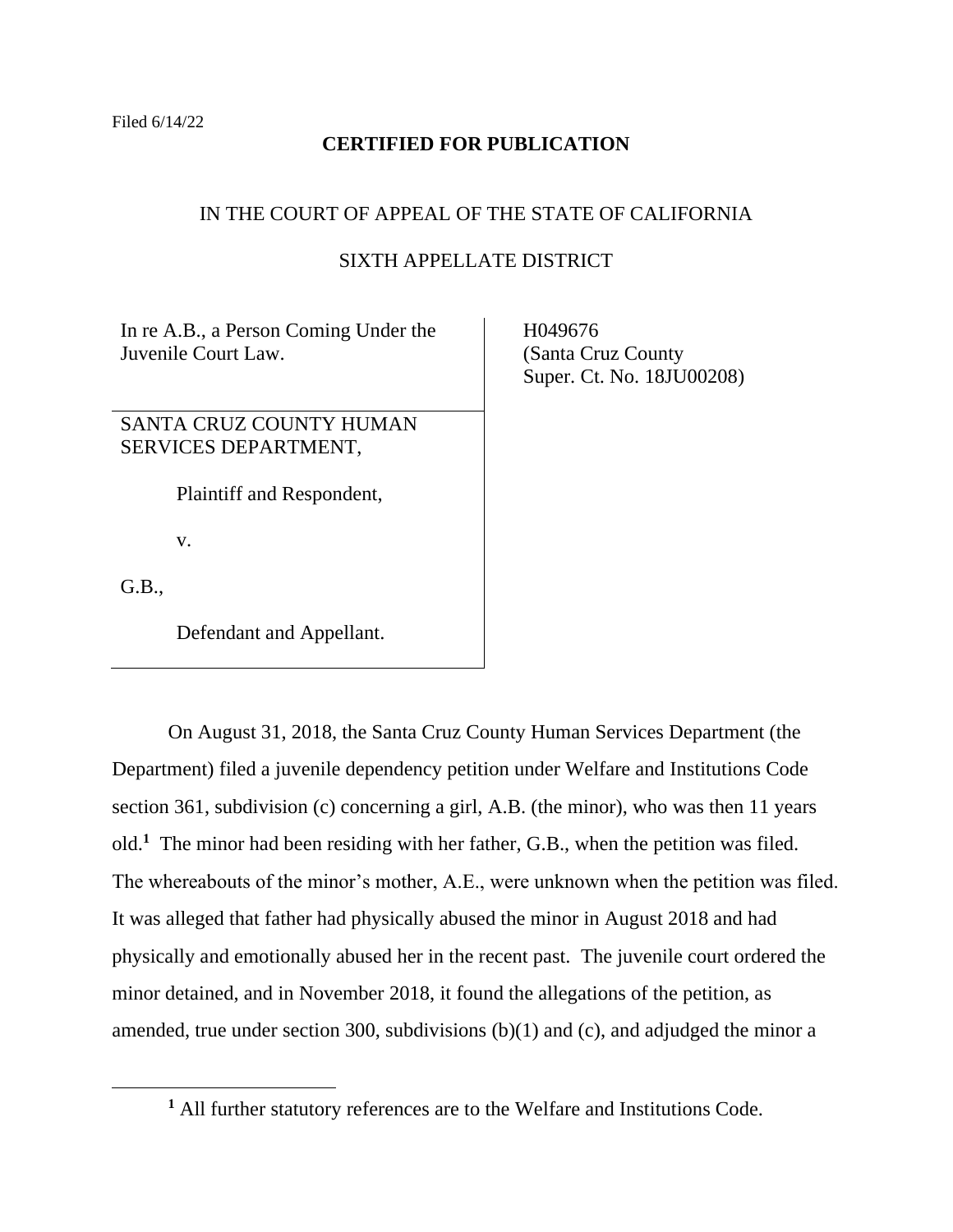dependent of the court. Father received family reunification services for approximately 17 months.

In September 2020, the court found legal guardianship with the minor's maternal grandparents to be the appropriate permanent plan at the selection and implementation hearing pursuant to section 366.26 (366.26 hearing). At the hearing, the court found that visitation of the minor by father would be detrimental, and it denied visitation and ordered that father have no contact with the minor. Thereafter, father requested visitation of the minor. On May 5, 2021, after a contested six-month post-permanency review hearing in which the court heard testimony from three witnesses, it reaffirmed the detriment finding and denied visitation. Father renewed his request for visitation at the 12-month post-permanency review hearing on November 30, 2021. The Department opposed the request and asked that father present an offer of proof to justify a second contested hearing on visitation. The juvenile court denied father's request for a contested hearing, reaffirmed the detriment order, and denied father's request for visitation.

Father argues that the denial of a contested hearing on his request for visitation violated his statutory right to participate in post-permanency review proceedings and his constitutional right to due process. After reviewing the language of section 366.3 and the history of legislative amendments to that statute, we hold that father, as the parent of a child where the permanent plan is legal guardianship, did not have an unqualified statutory right to a contested post-permanency review hearing. We conclude further that father did not have an unfettered due process right to such a contested post-permanency review hearing, and the juvenile court did not err in requiring him to make an offer of proof in support of his request for that hearing. Accordingly, finding no error, we will affirm the court's order after the 12-month post-permanency review hearing.

 $\mathcal{L}$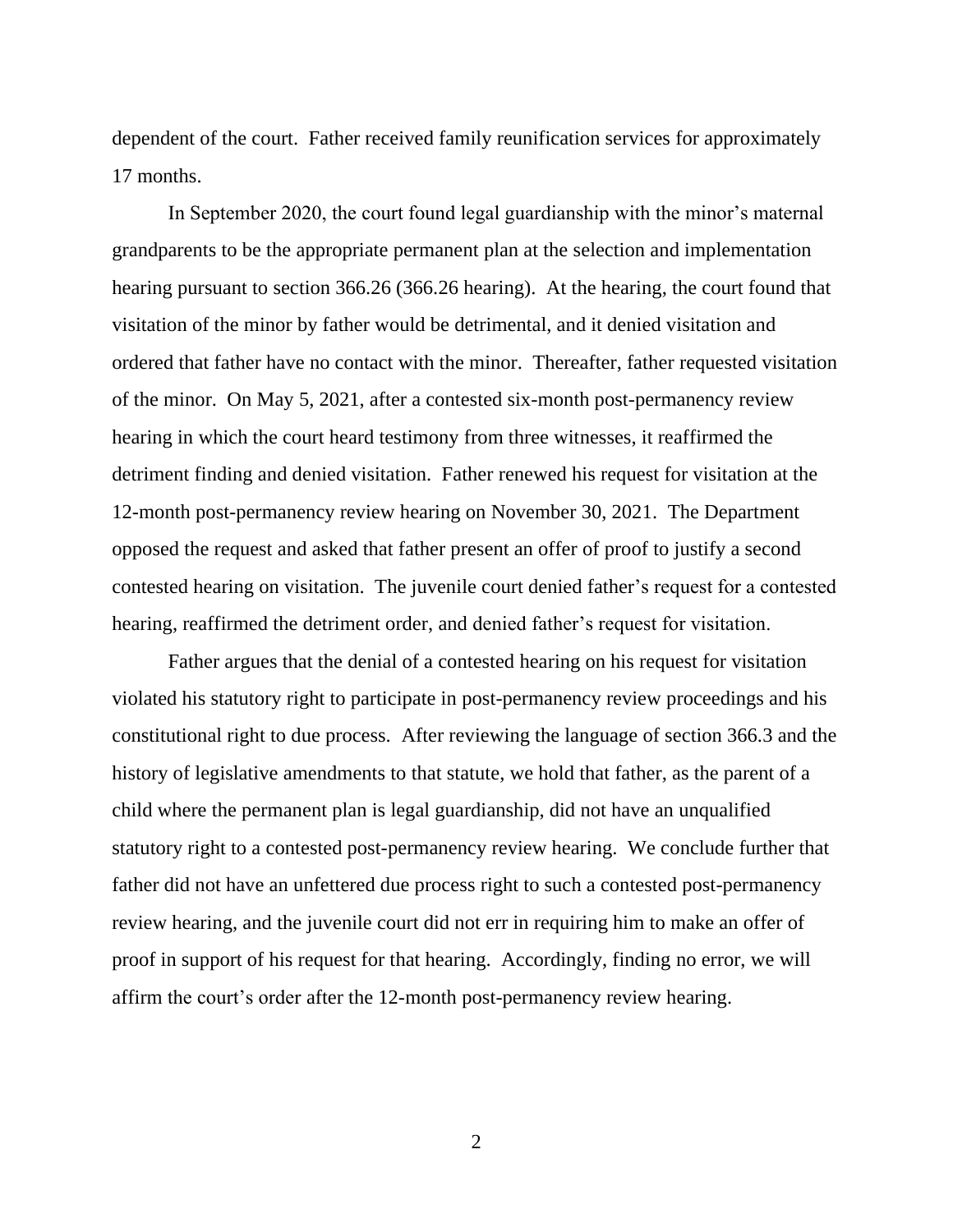## **I. FACTUAL AND PROCEDURAL BACKGROUND<sup>2</sup>**

### **A. Petitions**

In August 2018, the minor reported that father had punched her leg with a closed fist, had scratched her arm, and had struck her head. The minor had a bruise on her leg and a scar on her arm. She also reported that father had physically abused her on prior occasions and had made negative comments to her, including threatening her, yelling profanity at her approximately five times per week, and blaming her for difficulty in his interpersonal relationships. The minor was sad and withdrawn, had pulled out her hair due to stress, and had stated a fear that father would kill her.

On August 31, 2018, the Department filed a petition as to the minor under section 300. On September 4, 2018, the juvenile court ordered the minor detained and ordered supervised visitation a minimum of one time per week for father.

The Department filed first and second amended petitions under section 300, subdivisions (a) [serious physical harm], (b)(1) [failure to protect], and (c) [serious emotional damage]. In addition to the allegations concerning father's treatment of the child, the Department alleged that mother abused substances including alcohol and cocaine, and that she was aware of father's harmful conduct to the minor.

## **B. Jurisdiction/Disposition Reports**

### *1. Family history and prior referrals in Alaska*

A court in Alaska in 2012 awarded father sole legal custody and primary physical custody of the minor, and mother was granted visitation.

**<sup>2</sup>** There have been several prior appeals and writ proceedings in this dependency case. At the minor's request in this appeal, we have taken judicial notice of the record in case No. H049078. At the Department's request in this appeal, we have taken judicial notice of the record in case Nos. H046437, H046828, and H047115. The factual and procedural history through November 7, 2018, presented here are taken from our opinion in *In re A.B.* H046437, June 6, 2019 [nonpub. opn.], of which we have taken judicial notice.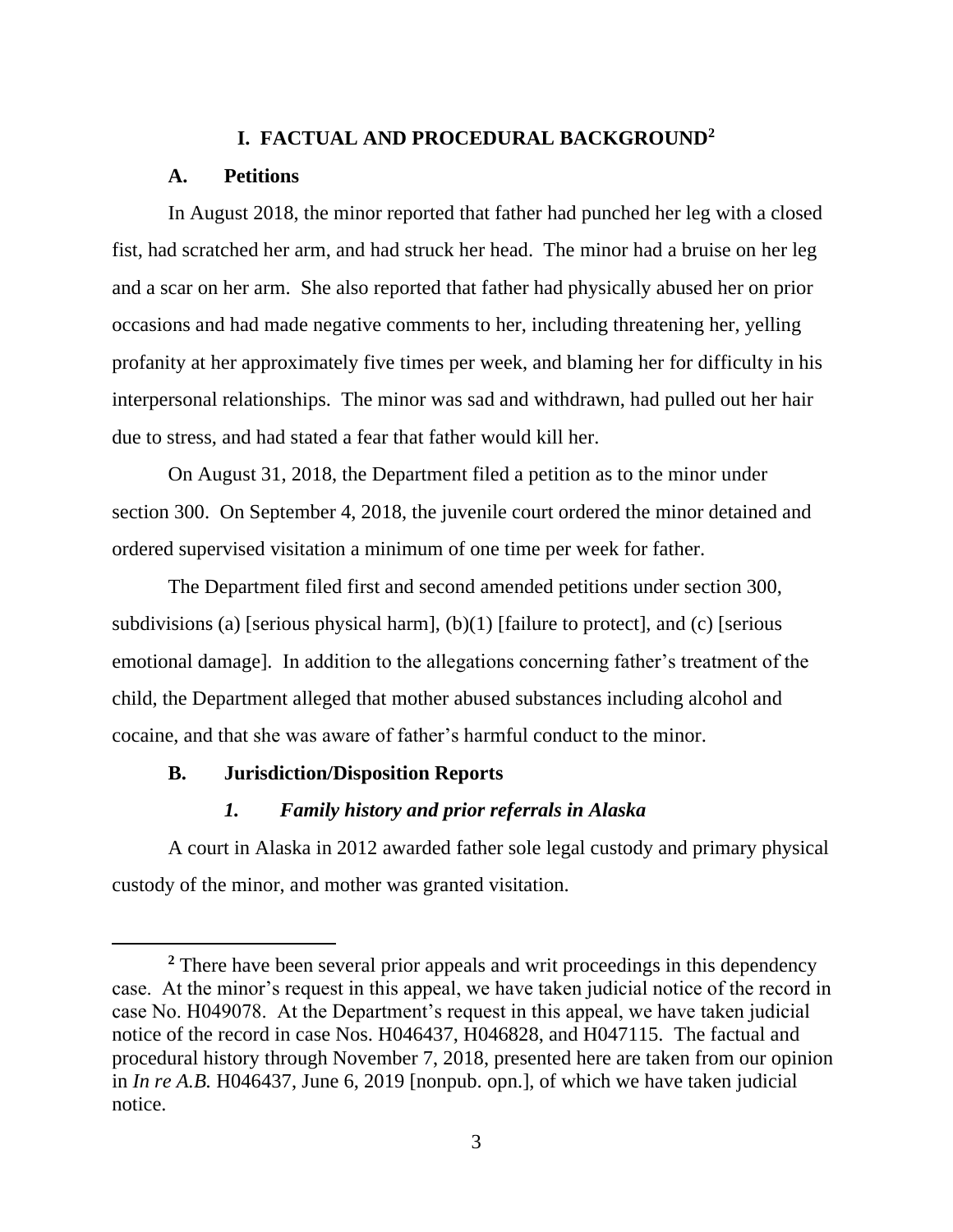Between 2007 and 2016, there were 11 referrals in Alaska for child abuse and/or neglect. One referral involved a September 2016 incident of alleged child abuse by father at a hotel. Hotel security provided police with a video of the incident showing father upset with the minor because she had not brushed her hair. Father told the minor that if she did not take care of her hair, he would have her head shaved. He also told her that he would beat her if she did not come over to him. It appeared from the video that father struck the minor's face or head. Father denied that he had slapped or struck the minor but said he had "swatted at her face" when she talked back to him. The officer did not observe any injuries on the minor's face. She stated that she felt safe at home, and that she was only talked to, not spanked, when she was in trouble. The report of physical abuse was found not substantiated.

### *2. The minor's disclosures in California*

In 2018, while in school in California, the minor appeared " 'shut down' and 'sad.' " On August 29, the minor was placed into protective custody after she disclosed at school that father had been physically abusive for the past three years. The most recent incident occurred that morning when he yanked her hair and hit her head hard. She also had a bruise on her leg from being hit the week prior. The minor, crying, indicated that father blamed her for his former wife and the minor's half-sibling leaving him. When the social worker informed the minor that she would not have to go home with father, she let out an audible and visible sigh of relief.

The minor was interviewed by a Santa Cruz County sheriff's deputy and a social worker that same day. She disclosed that father had been hitting her for three years after her half-sibling was born. He usually hit her on the leg about two times a week. Father hit her on the head frequently because it would not leave a mark. The leg bruise from the week prior resulted from his striking her hard once or twice with a closed fist. A few weeks prior, he intentionally scratched her, leaving a scar. Father also yelled profanity at her about five times per week and used a lot of profanity when speaking about mother.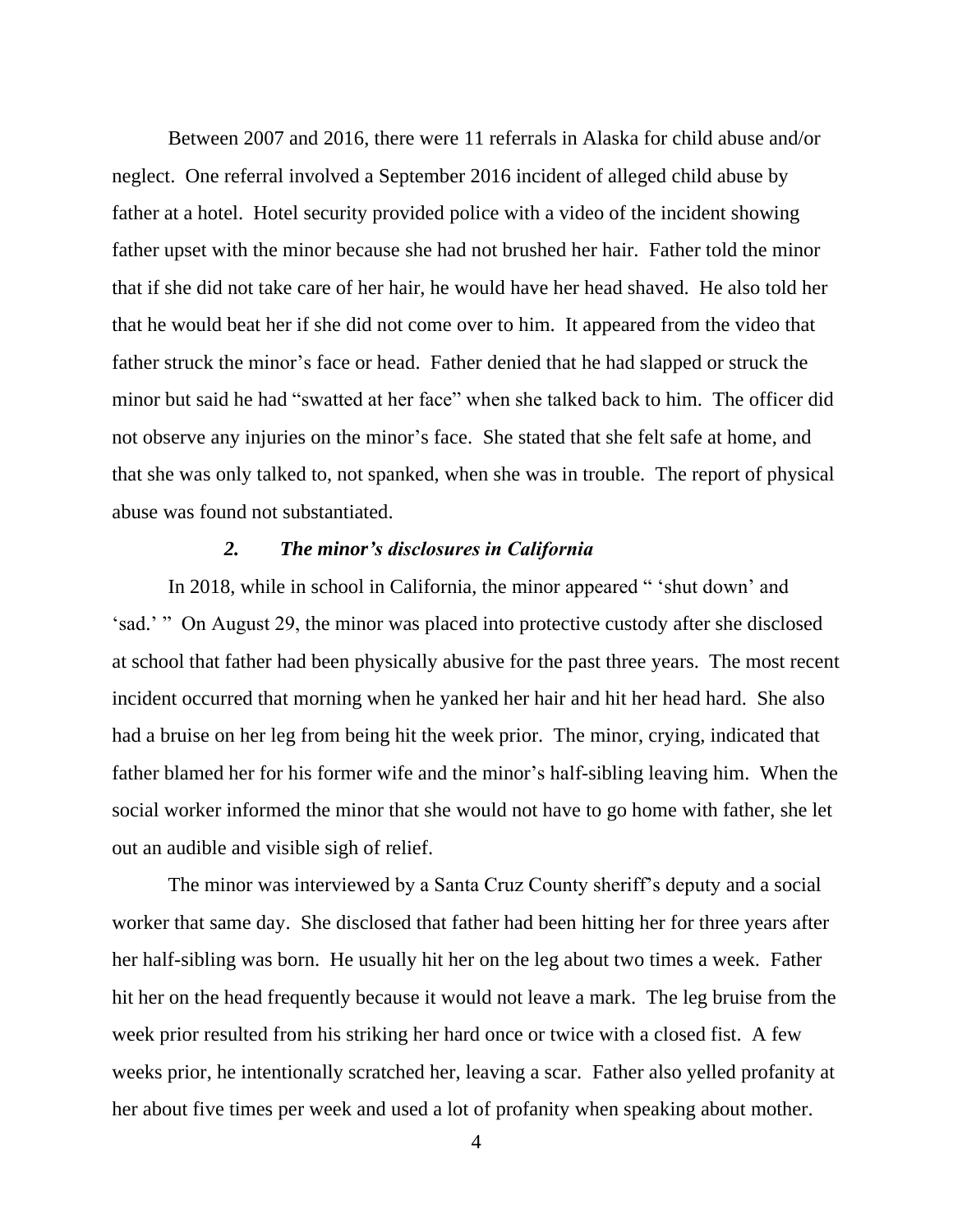The minor had not seen mother in years, and father's negative talk about mother hurt the minor's feelings. When the social worker asked about returning home, the minor's stress level increased. She asked if she had to go home and stated that father was "going to mess" with her and "kill" her. The minor said she did not feel safe at home with father.

Father told the social worker and a sheriff's deputy by telephone that the minor had been fighting with him and was "oppositional." He denied ever hitting the minor. When asked about the bruise on the minor's leg, he indicated that it may have come from riding a bike or climbing on rocks. Father stated that the minor " 'did this before' " because she was jealous of his intimate partners. He said the minor had been acting up because his current girlfriend had been spending more time with them. He reported that his ex-wife (the mother of the child's younger half sibling) had left him because of the minor.

When the social worker discussed relative or non-relative placement options, father stated, "She did this to herself," and the child would have to deal with going into foster care.

### *3. Father's supervised visits/phone contacts*

The social worker gave father the phone number for the foster home where the minor was living. Father was told to keep his conversations with the child neutral and to not discuss the case. The Department was required to restrict and monitor father's phone calls because he did not respect the minor's verbal boundaries. The minor told father not to talk negatively about mother, but he continued to bring up past allegations against mother. Prior to the dependency proceedings, father called mother names and told the minor that mother was probably dead. The foster mother reported that the minor had cried when she learned that her mother was alive.

During supervised visits, father often spoke negatively about the minor's mother, the Department, and the case. During one supervised visit in September 2018, the minor told father that she had talked to mother by phone the previous night. The minor was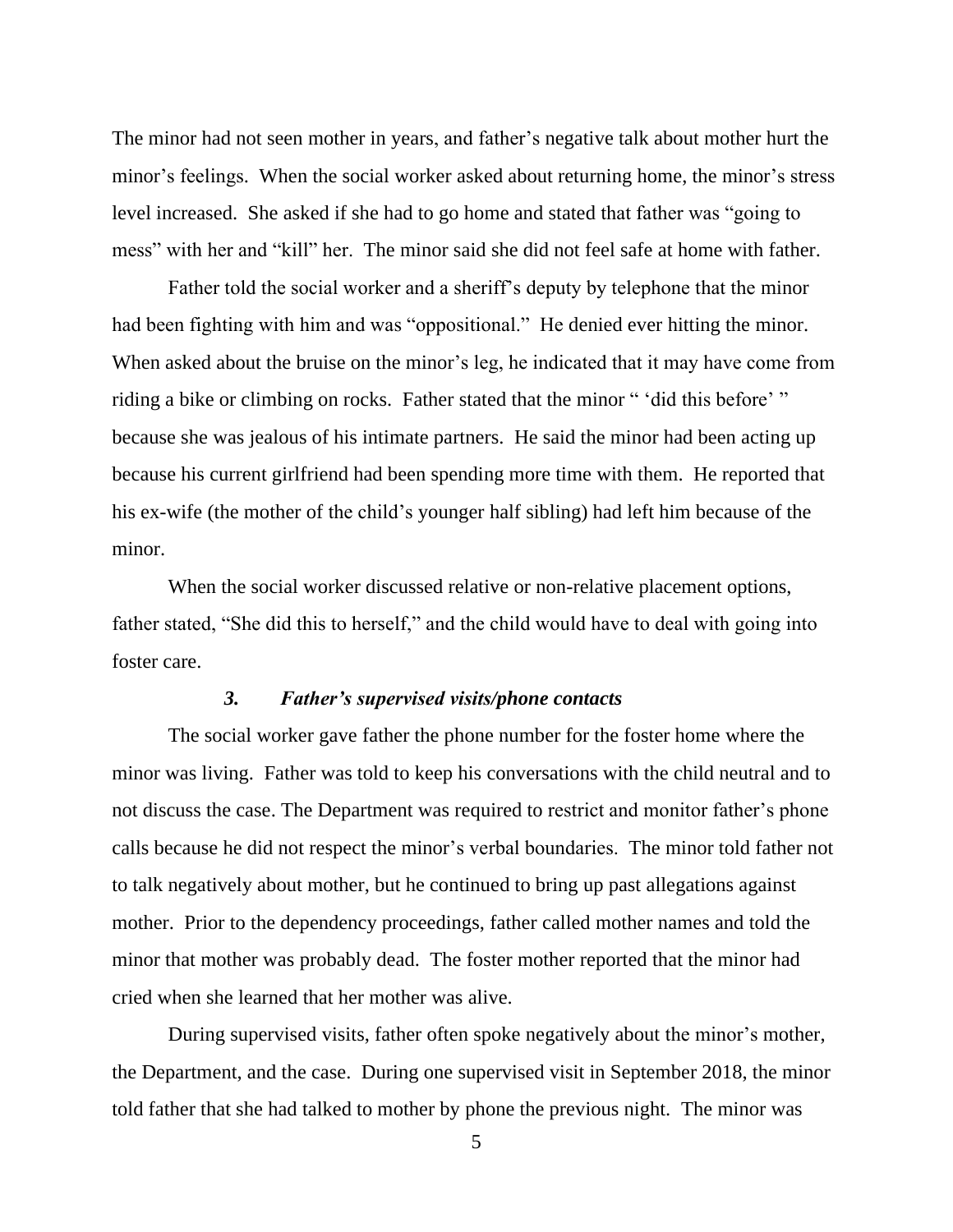upset with father because, according to mother, she had been trying to get in contact with the minor over the years. Father stated that he hadn't heard from mother since he obtained custody of the child, and he expressed concern about mother's having contact with the minor. The visit supervisor told father to talk to the social worker about his concerns and to refrain from making certain comments during the visit. Father continued to express concern about the minor having contact with mother.

The pattern of father's making critical comments about mother, expressing concern about her having contact with the minor, making negative comments about the Department and its social workers, and threatening lawsuits, continued throughout September and October 2018 during multiple supervised visitation sessions and other contacts. Father repeatedly disregarded the requests of visit supervisors to refrain from inappropriate comments in front of the minor. The Department also expressed concern that father was attempting in text messages and unmonitored phone calls to manipulate the minor and to encourage her to recant her statements that led to the filing of the petition.

#### *4. Interviews with mother and other family members*

Mother reported to the Department that her relationship with father began when she was 17 and he was 29 years old. Father physically abused her and told her he knew martial arts and could hurt her without leaving a mark. Mother stated she was in a "constant battle" with father to maintain a relationship with the minor. At some point, father would not take mother's telephone calls during scheduled contact with the minor. Father told mother that the minor did not want to speak to her.

Mother admitted she had drug and alcohol problems. She indicated that she had last used cocaine in 2017, and she had stopped drinking regularly in 2017. Mother indicated that she was not yet stable enough to care for the minor.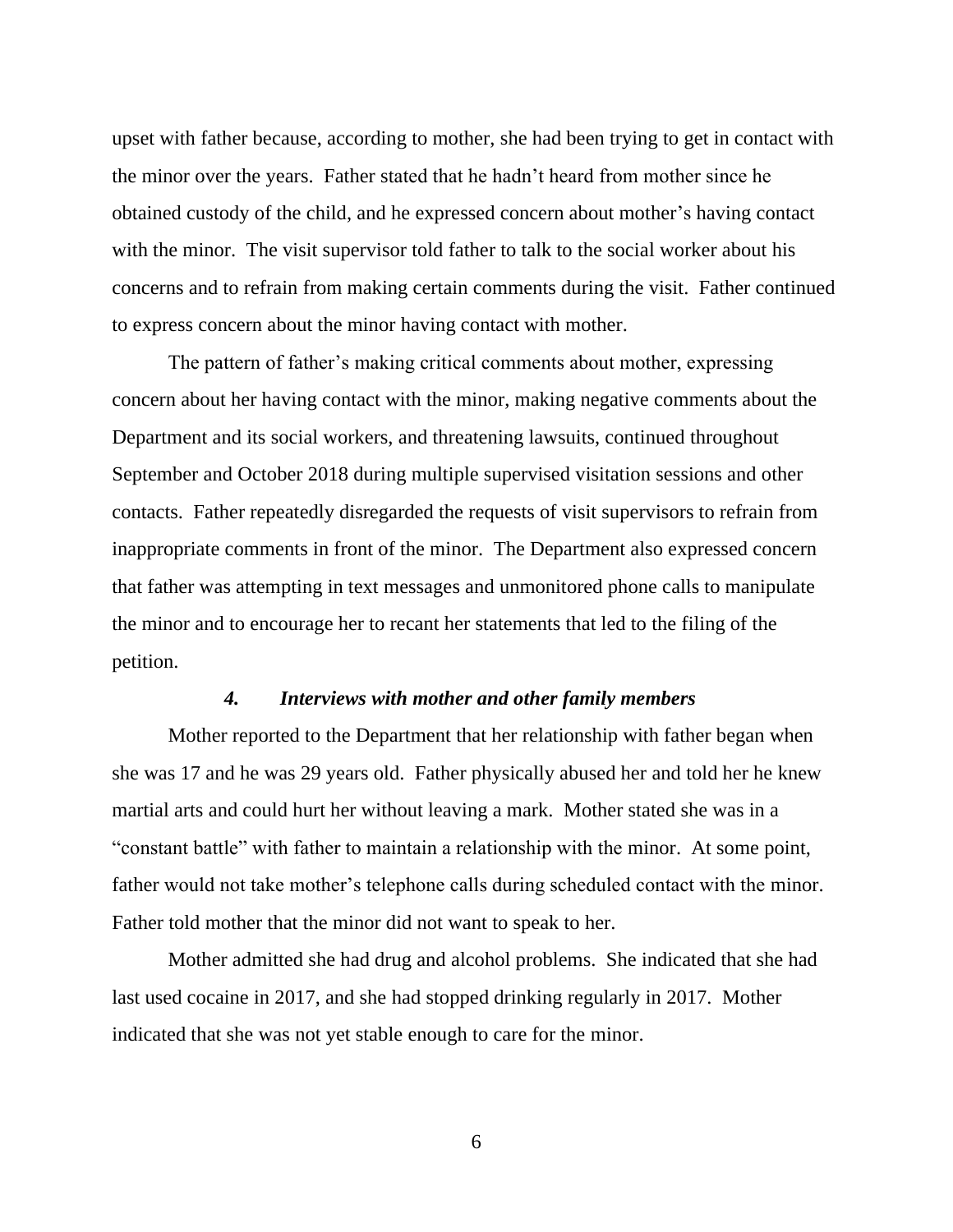The maternal grandparents described father as " 'very controlling' " and that he would use the minor "as a tool against everyone." Father would not take phone calls from mother who sought to speak with the minor.

The minor has three paternal half siblings—two older and one younger. According to Alaska court records, the mother of the two older half siblings had sole legal custody and primary physical custody.

Father's ex-wife, who was the mother of the minor's younger half sibling, dissolved her marriage with father in 2017 and was granted sole legal and physical custody of the half sibling. In December 2017, the ex-wife obtained a three-year domestic violence restraining order against father.

The ex-wife reported that she had known the minor and father since the minor was three years old. Father would not answer the phone when the minor's mother tried to speak with the minor pursuant to court-ordered phone contact. He also regularly talked disparagingly about mother in front of the minor. Father was verbally abusive to the exwife and to the minor. Father yelled at the minor a lot, told her that she was " 'terrible,' " and called her a " 'bitch.' " He slapped the minor across the face regularly and "[swung] his hand at her." The ex-wife had been the main point of contact for the minor's schools because father would become mad and had frequent conflicts with school staff. The exwife left father because of his behavior, not because of the minor.

### *5. Father's Contacts with Department and Foster Family*

The Department reported that it had attempted to engage father in safety planning around the minor's physical and emotional well-being. Father's responses included blaming the social worker for harassing him and accusing the social worker of unprofessional behavior. Father also blamed the minor for being placed into foster care, stating, " 'She did this to herself . . . .' " After the Department located mother and put her in contact with the child for the first time in years, father texted messages to the minor's foster family threatening legal action if the family allowed the minor to talk with mother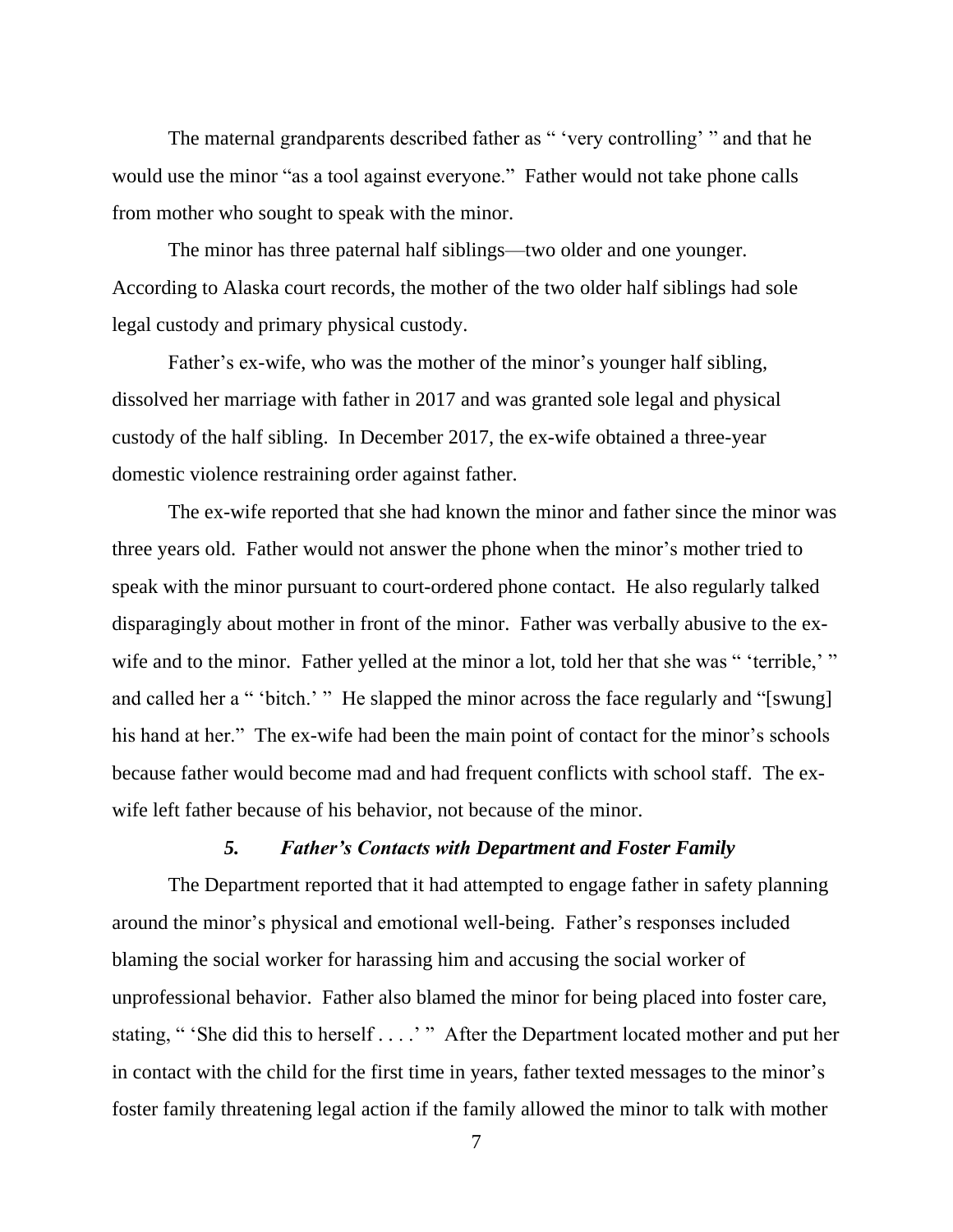on the phone. The Department instructed father not to discuss the case with the foster family and not to disparage mother to the child, but he continued to do so.

### **C. Jurisdiction/Disposition Hearing (November 2018)**

After a contested jurisdiction/disposition hearing on October 29 and November 7, 2018, the juvenile court found true the allegations in the second amended petition under section 300, subdivision (b)(1) and (c); it did not find true the allegations under subdivision (a). The court adjudged the minor a dependent of the court, ordered her removed from father's physical custody, found that placement with mother, the noncustodial parent, would be detrimental to the minor, and ordered reunification services and visitation for both parents. Father's case plan included participating in an anger management assessment and any recommended treatment, participating in therapy, and participating in a psychological evaluation and following all recommendations. In making these findings and orders, the juvenile court found credible the minor's statements to social workers and found not credible the minor's retraction of those statements at the hearing.

### **D. Six-Month Review Hearing (June 2019)**

As of April 2019, the minor had changed placements four times. Three placement changes had been the result of caregivers being unable to manage successfully the minor's behavior, leading to an assessment that the minor needed a higher level of care. She was living at that time at Chamberlain's Children's Center in Hollister (Chamberlain's). The minor was attending a local school and had an Independent Education Plan (IEP) with emotional disturbance as a primary disability. It was reported by the school psychologist that father had not cooperated in providing information necessary for an accurate IEP assessment.

Father had visited the minor consistently, and his visits had increased to 1.5 hours in length. He had, however, used the GPS feature on the minor's phone to locate her and to appear at unscheduled times insisting on visitation. There had been incidents in the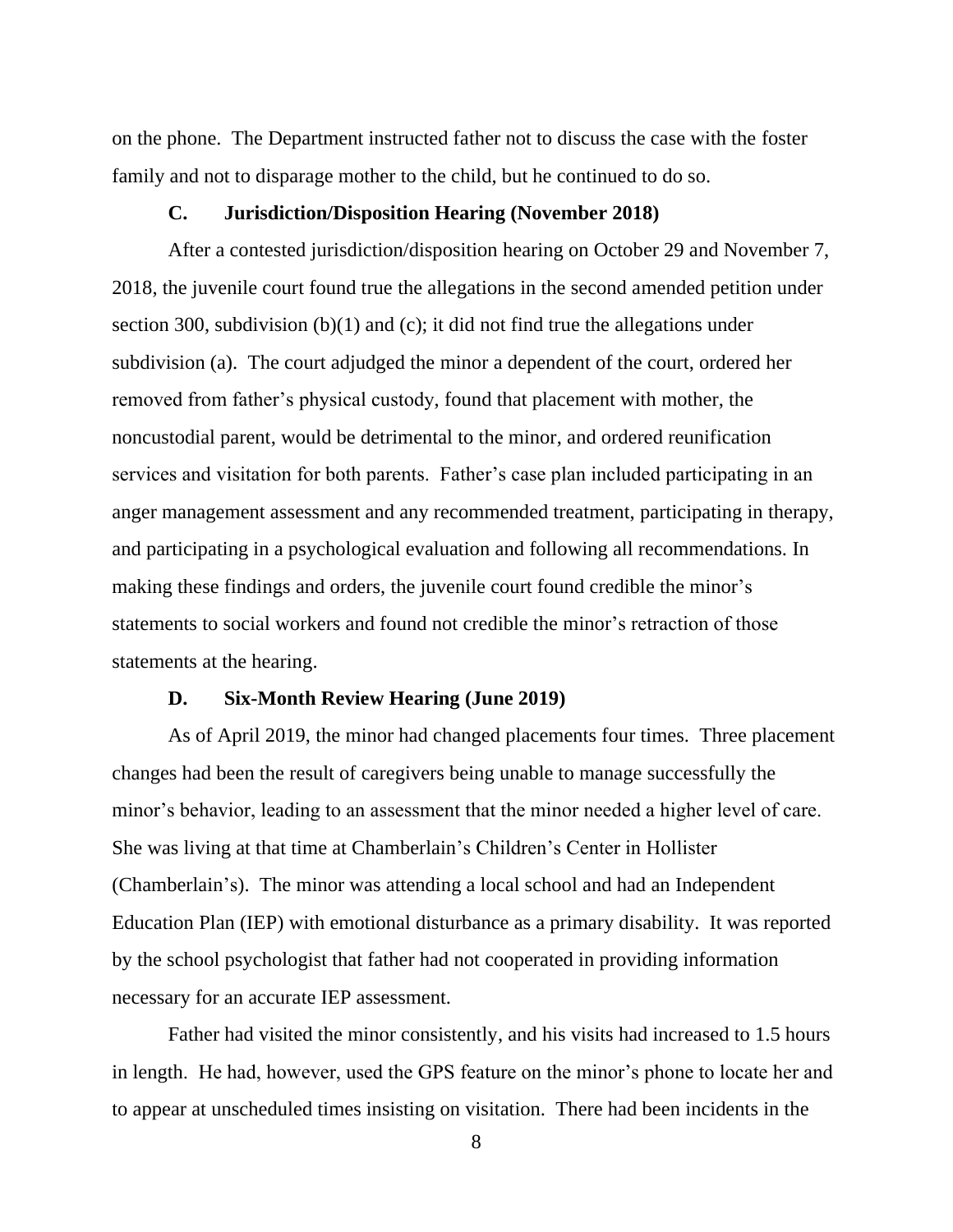past where law enforcement had been called to intercede. During visits with the minor at Chamberlain's, father often brought food that he prepared for the minor. In April 2019, it had been reported that after a visit, father had left an ice chest that included a container of cannabis-infused butter; law enforcement was contacted. **<sup>3</sup>** Also that month, Chamberlain's advised the Department that father could no longer visit there because of his belligerent treatment of staff and the harm caused to the minor by her witnessing the encounters.

On June 21, 2019, after a two-day contested six-month review hearing, the juvenile court ordered that the minor continue as a dependent child of the court, with the parents continuing to receive services. The court suspended further telephone calls between father and the minor until father was able to demonstrate that he understood that certain negative behaviors were detrimental and interfered with the minor's ability to stabilize her mental health.**<sup>4</sup>**

### **E. Twelve-Month Review Hearing (December 2019)**

As of October 2019, the minor was placed at Promesa STRTP (Short Term Residential Treatment Program; Promesa) in Fresno.**<sup>5</sup>** The minor had refused to attend school and had missed 41 of 43 school days. Father, the holder of the minor's

**<sup>3</sup>** Father's ex-wife advised the Department that he had told her he used cannabisinfused butter when he cooked for the minor because it calmed her.

**<sup>4</sup>** Father's negative behaviors included discussing (1) dependency allegations and other court matters, (2) the minor's proposed testimony and her statements to others about court matters and the allegations, (3) the minor's past or current placements in negative terms, (4) his planned litigation in response to the dependency proceedings, (5) his beliefs that the minor had been kidnapped or needed to be rescued, (6) that there were ongoing investigations by the FBI and CIA, and (7) mother and her relatives in a derogatory manner.

<sup>&</sup>lt;sup>5</sup> In July 2019, Chamberlain's (one of the minor's previous placements) had advised the Department that it could no longer provide service to the minor. A representative of the facility indicated that the decision was due to father's behavior, namely that "the amount of anger that [he] display[ed] [was] beyond what [it was] willing to accept as healthy and safe for [its] clients and [s]taff members."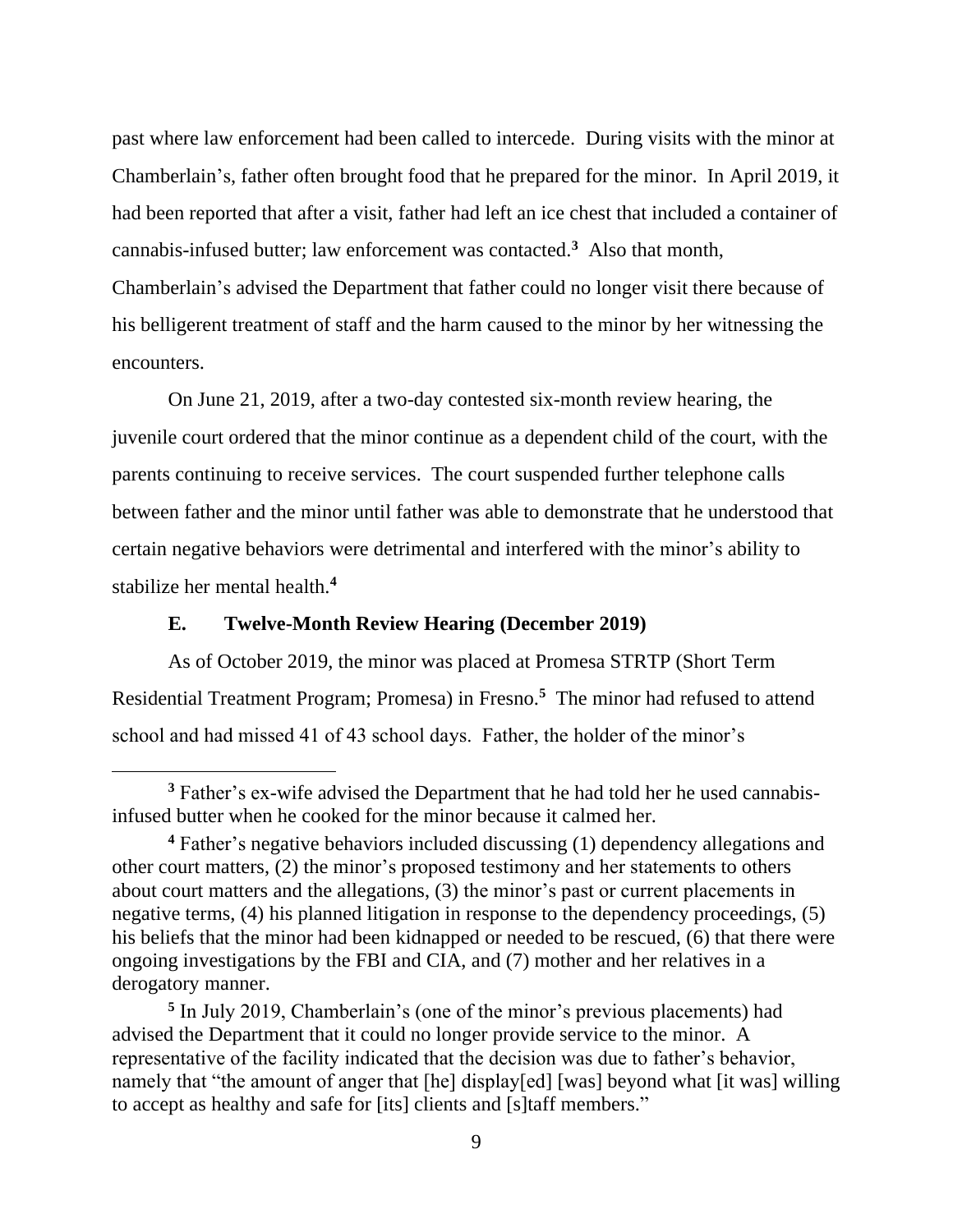educational rights, had told the minor "the County must send her to her school of origin [in Santa Cruz County] and . . . [no one could] make her go to any school she [didn't] [want] to attend." After he received a School Attendance Review Board notice, father contacted the school district but did not discuss the minor's education, instead stating "that the County [was] holding [the minor] hostage." Father did not lend assistance in attempting to persuade the minor to attend school. The Department recommended an order that the parents no longer hold the minor's educational rights.

Promesa noted that there were both positive and negative aspects of father's visits. Father prepared meals for the minor and brought her snacks, and their relationship appeared to "have a loving foundation." Negative aspects included father's criticism of the Department, discussion of the dependency proceedings, swearing at, and having an aggressive attitude toward Promesa staff, and telling the visit supervisor that the minor did not have to attend school because she had the right to go to school in Santa Cruz County.

On December 2, 2019, after a contested 12-month review hearing, the court ordered that (1) the minor continue as a dependent child in out-of-home placement, (2) father's services continue, (3) mother's services be terminated, (4) the parents' rights to make educational decisions be limited, and (5) the Clovis Unified School District be appointed the minor's educational representative.

## **F. Eighteen-Month Review Hearing (March 2020)**

The Department reported that as of February 2020, the minor continued to refuse to attend school. The minor had a reenrollment appointment scheduled for January 23, 2020. When Promesa staff reminded the minor and father about the appointment, father advised that he would not be attending, and the minor said she would not attend without her father. She later said she was disappointed because she had wanted to attend the meeting, but that " 'she could not and that she ha[d] to listen to her dad.'"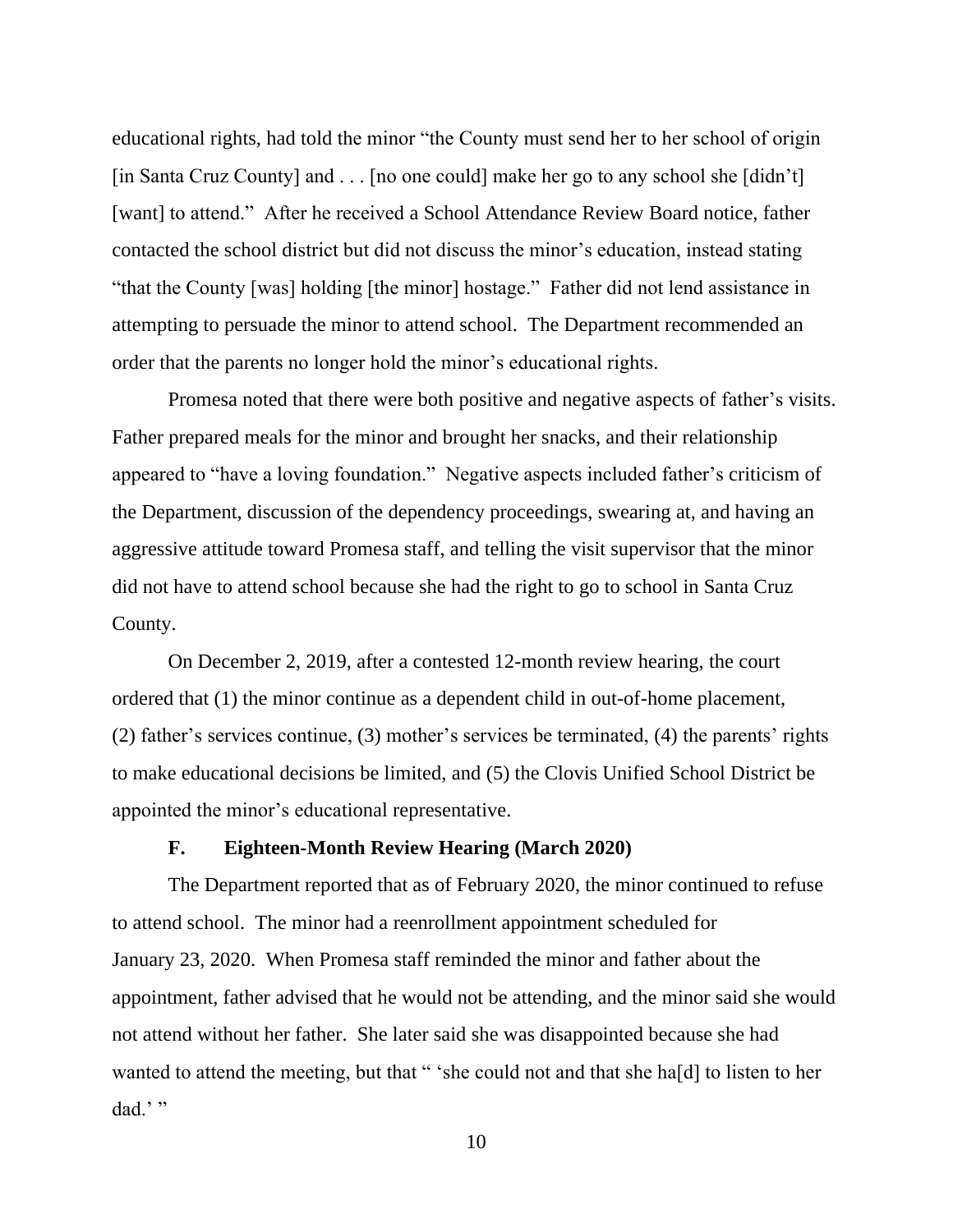The minor also refused to attend medical and dental appointments. Father had specifically instructed the minor during a supervised phone call in January 2020 not to attend them.

On approximately 20 occasions between December 12, 2019 and February 10, 2020, the new social worker attempted unsuccessfully to reach father by email, text, and telephone to schedule a face-to-face meeting.

Visitation logs from Promesa disclosed a pattern in which during visitation, father berated and attacked the staff, accused Promesa of kidnapping the minor and holding her illegally, threatened litigation, recorded visitation over the staff's objection, interfered with supervision of the visits, and discussed the dependency proceedings. In an addendum report, the Department reported that since its report of February 13, 2020, "the quality of contact between [father] and [the minor] have become increasingly more worrisome, and [father] has displayed increasingly more aggressive behavior while in the presence of [the minor] that appears to impact her emotionally."

On March 18, 2020, after with a contested 18-month review hearing, the juvenile court, inter alia, ordered that father's services be terminated, he receive supervised visitation a minimum of once per month (with the additional terms and conditions governing father's behavior during visitation), he be allowed one weekly, 10-minute, supervised telephone call with the minor, and that a 366.26 hearing be set for July 7, 2020.

# **G. Selection and Implementation Hearing (§ 366.26) (September 2020)**

The minor made inquiry to the Department about being placed with her maternal grandparents in Alaska. The maternal grandparents participated in and were approved an Interstate Compact for the Placement of Children (ICPC) home study from Alaska. On June 2, 2020, the maternal grandmother flew to San Jose, met with the minor, and the two flew home together to Alaska the next day.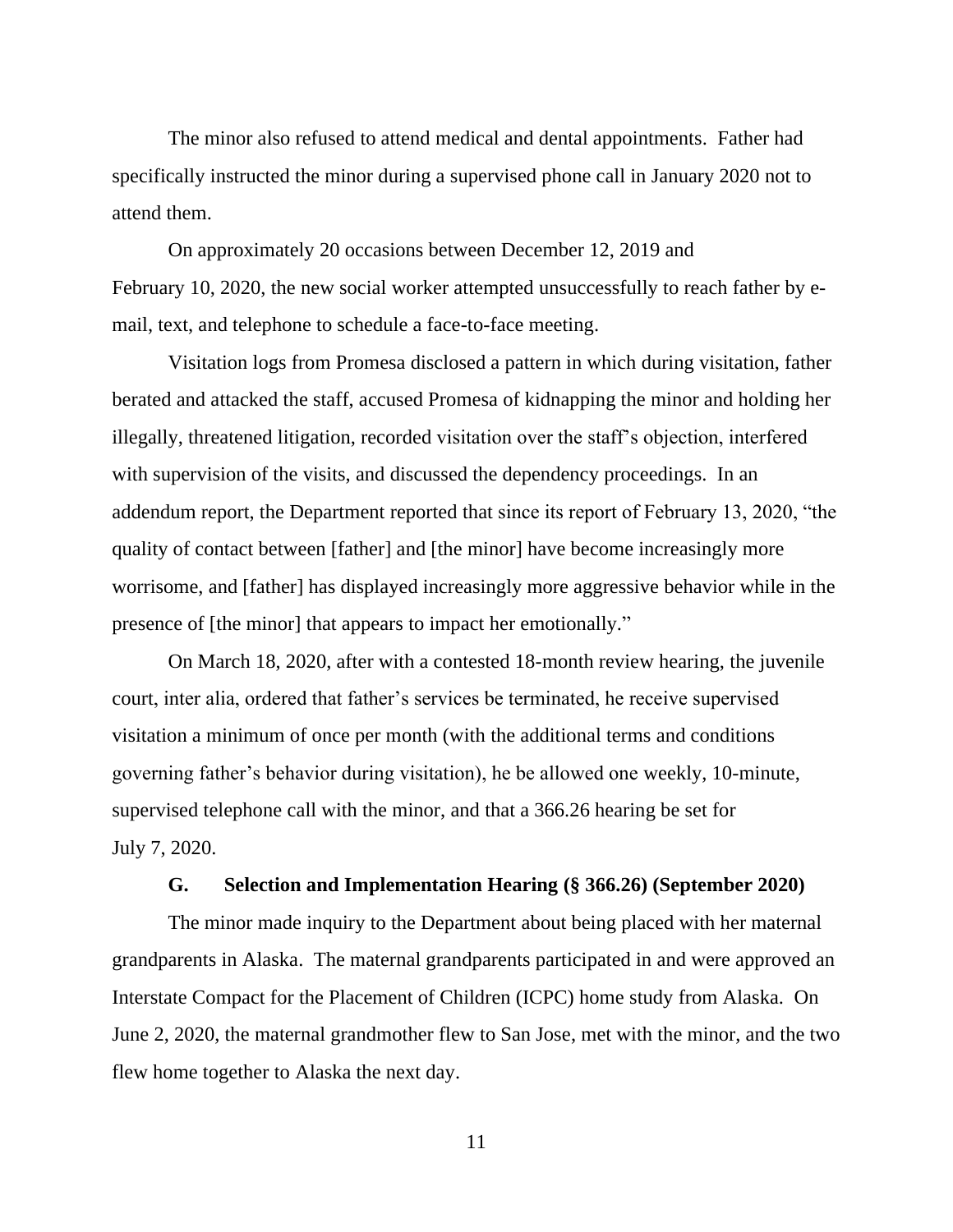A 366.26 hearing occurred on July 7, 2020. At the hearing, the court ordered that father have visitation with the minor once a month for one hour, telephonically only, and supervised by a person approved by the Department. **6**

At the continued 366.26 hearing on September 29, 2020, the Department changed the permanent plan recommendation from adoption to legal guardianship. The court found that the permanent plan of legal guardianship was appropriate and appointed the maternal grandparents as the minor's legal guardians. It found by clear and convincing evidence that termination of parental rights would be detrimental to the minor, stating that the minor, who was 12 years or older, objected to termination of parental rights. Additionally, the court found that visitation by father would be detrimental to the minor and it was therefore denied. It ordered that father stay at least 300 yards away from the home of the maternal grandparents and have no contact in any way with the minor. Letters of guardianship appointing the maternal grandparents as guardians of the minor were issued by the clerk of the court on November 10, 2020.

## **H. Six-Month Post-Permanency Planning Review Hearing (May 2021)**

The Department reported in March 2021 that overall, things had gone well in the minor's placement with her maternal grandparents in Alaska. The minor and her teacher advised the case worker that the minor was doing very well in school. The minor had had no contact with father during the reporting period; the caregivers advised the Department that the minor did not wish to have contact with him.

**<sup>6</sup>** Based upon the Department's application alleging father's prior harassment and threats of county personnel and his current harassment, intimidation and threats by text message to the maternal grandmother, the court issued a temporary restraining order (TRO) on May 19, 2020, with the maternal grandmother and the minor as protected persons. At the July 7 hearing, the court dissolved the TRO but incorporated its terms into the visitation order. It was indicated in a subsequent order of September 29, 2020, that father's visitation rights were terminated on July 24, 2020.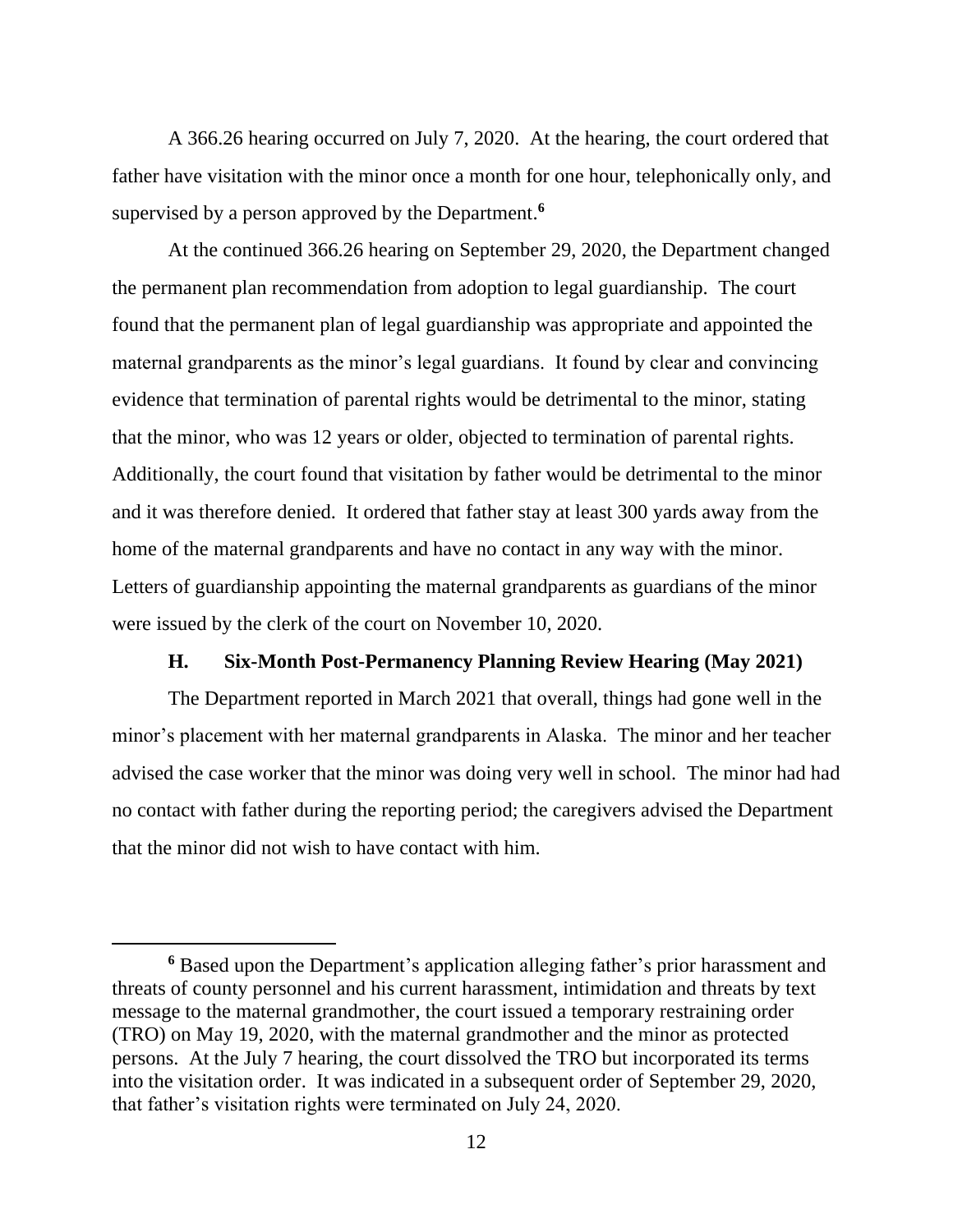At the initial post-permanency planning review hearing on March 23, 2021, the juvenile court stated that father—who the court noted had not appeared in any proceedings for one year and four months—had submitted an e-mail the night before the hearing requesting custody and that legal proceedings be transferred to Alaska. The court continued the case for a contested hearing on the issue of visitation and the prior finding that visitation by father would be detrimental to the minor.

In its report, the Department opposed visitation. The Department recited, inter alia, father's "history of being uncooperative with visit supervisors, including verbally undermining them in front of [the minor]"; his "minimal engagement in his case plan"; his expulsion from anger management class; his termination from individual therapy; his failure to provide information showing he had "ameliorated any of the issues which brought his family before this Court"; and that father's presence at the March 23, 2021 hearing had had a negative impact upon the minor's subsequent school attendance and her emotional well-being. It was the Department's position that before supervised visitation could begin, father needed to (1) be involved in counseling and parenting classes, (2) provide releases to the Department allowing it to speak with service providers; (3) "demonstrate an awareness of [the minor's] needs and past trauma, and how his behavior caused her harm," and (4) show his "ability to cooperate with visit supervisors, social workers and other service providers."

At the continued hearing on May 5, 2021, the court heard evidence concerning father's request for visitation. Testimony was presented by father, the minor (who was then 14 years old), and Tammy Hull.

Hull testified that she is father's fiancée. The home where Hull and father lived in Alaska had a room ready and available for the minor. There were horses and a waterfall on the property.

Father testified that the minor was in his care from 2010 until her detention in 2018. He was regular in his visitation with the minor and she enjoyed the visits. He last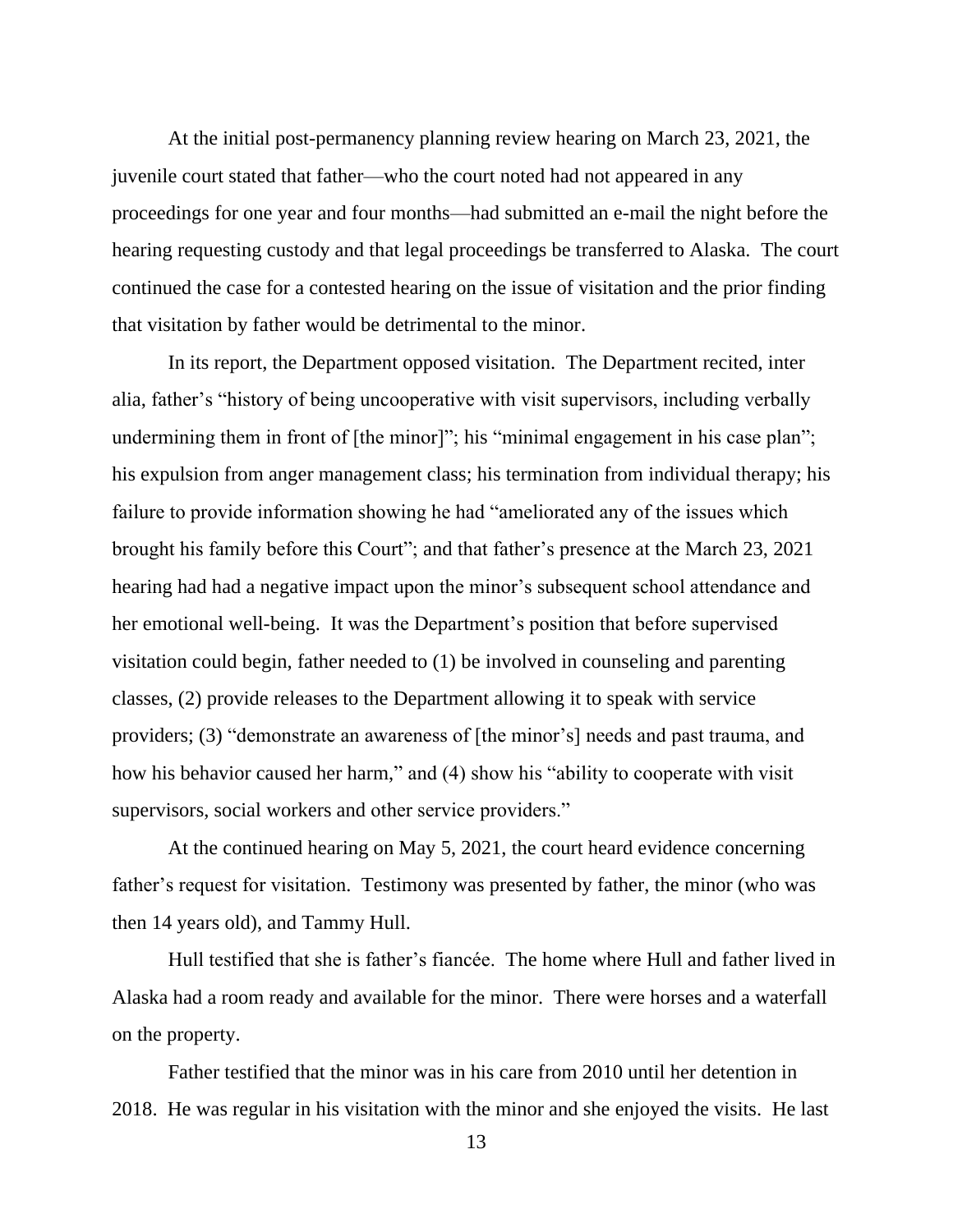visited the minor in person in Fresno approximately one year and three months earlier. Father testified that he wanted to resume visitation with the minor because he loved her and missed her. He stated: "My property needs to be returned. She was taken." Father stated that he would accept visitation that was supervised, although "[the visits] don't need to be supervised, she's 14."

The minor testified in chambers outside the presence of father pursuant to section 350, subdivisions (b)(1) and (b)(3). On brief examination by father's counsel, the minor testified that she was open to visiting with father and would agree to restrictions on such visitation that might be place by the court. She also indicated that "[she] could do that" in response to whether she would like to talk to father by phone. After the court granted the minor's request to speak without examination by counsel, she testified that father's statement that "[his] property ha[d] been taken away from [him] . . . made me very mad. That's how he treats me. It shows he's not a stable father in that—it just made me mad because I'm not a piece of property and I never will be. . . . [¶] And also how he speaks to me and how he speaks to me and my siblings is—I actually don't want any part of living with him, which I know is totally out of the question." The minor also stated she felt father was "try[ing] to bribe [her]" to regain custody, which she found "just repulsive."

The juvenile court ordered the minor to continue as a dependent child, found the permanent plan of legal guardianship continued to be appropriate, and concluded it would not change its previous detriment finding made on September 29, 2020. It ordered that father have no visitation with the minor, but it allowed father, if he so chose, to submit correspondence to the minor through the social worker.**<sup>7</sup>**

**<sup>7</sup>** Father appealed the May 5, 2021 order after the six-month post-permanency planning review hearing. Deeming the appeal to have been abandoned by father, this court dismissed the appeal on September 20, 2021. (See *In re A.B.* H049078.) Therefore, we do not review the May 5, 2021 order here, although we present some detail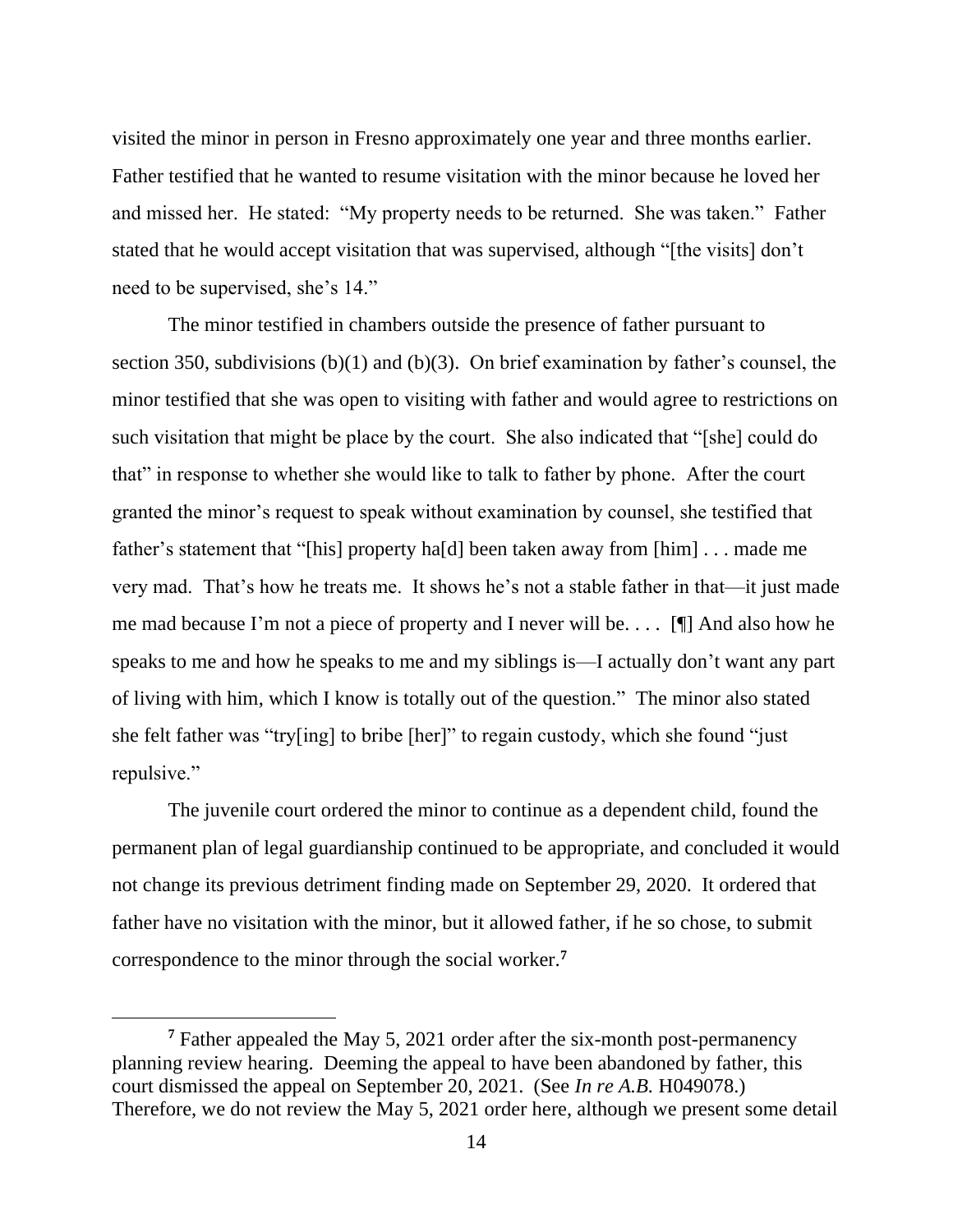# **I. Twelve-Month Post-Permanency Planning Review Hearing (Nov. 2021)**

## *1. Department's Report*

The Department reported that after delays due to staffing problems, the minor began to receive monthly visits from the assigned Alaska ICPC social worker. The minor had established relationships with medical and dental care providers; her physician had diagnosed the minor with post-traumatic stress disorder and sleeping difficulties. The minor had also established a relationship with a therapist, whom she had been seeing on a weekly basis since May 2021. The maternal grandmother reported that the new school year for the minor was going well. In September 2021, however, because of a statement the minor made, school officials made a suicide assessment and gave the minor the option to go home for the day. The minor was receiving emotional support from her school counselor.

In August, the minor told the Department's social worker "that she would like to see her father face consequences for his abusive behavior." In a November 2021 meeting to discuss the minor's needs, she told the social worker that she "would like her dependency case to remain open and she would like to see her father face consequences[,] specifically jail time[,] for his abusive behavior and for feeding her marijuana. She reported that he's abused other children and adults and 'he will not stop, he will keep abusing people' and he has 'caused so much harm.' She reported that the 'best case scenario would be that he goes to jail and I can visit him in jail.' [The minor] reported "I don't want to live in a world where he doesn't get punished.' [¶] While [the minor] would like her dad to have repercussions for his actions, she reported that she would also like to maintain a relationship with him and visit with him."

The Department reported that since the May 2021 hearing, notwithstanding the court's order permitting father to correspond with the minor in care of the social worker,

concerning those prior proceedings for purposes of giving background and context to the twelve-month post-permanency planning review hearing at issue in this appeal.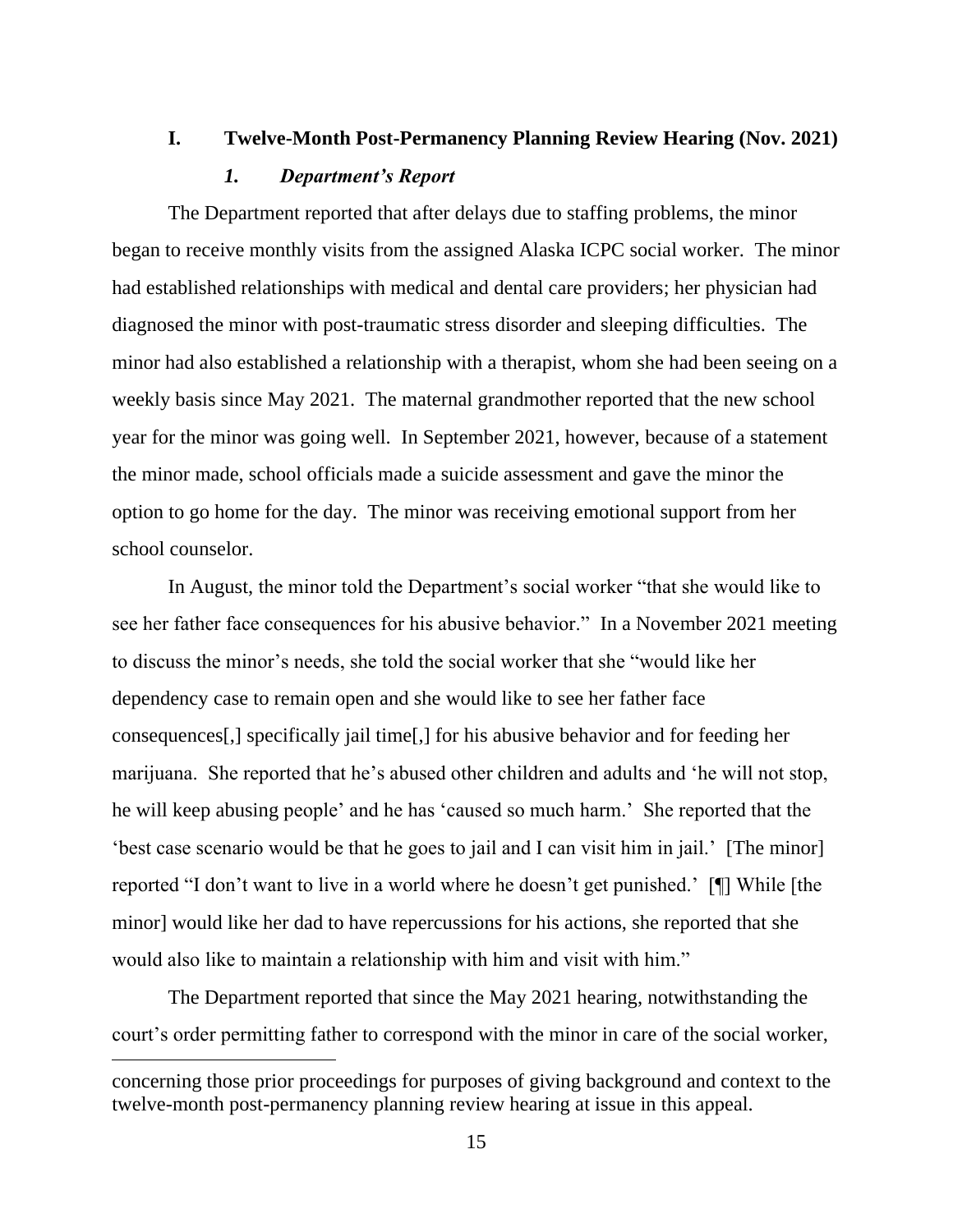she had not had contact with father. In October, father did contact the social worker to see if he could arrange through social services to get a birthday present to the minor. The social worker advised in her report: "[The minor] has at times expressed a desire to see her father, partly to confront him about his abusive behavior. Most recently, [the minor] has told the undersigned she would like to have visitation with her father. [The minor's] therapist is aware of [her] desire to have a relationship with her father and is currently working with [the minor] to explore these feelings further to determine if it would be in [her] best interest to resume communication between [the minor] and her father."

The Department noted that the minor had had 10 different placements during the dependency proceedings. The Department reported that the maternal grandparents had provided a loving home for the minor, who enjoyed spending time with nearby relatives.

### *2. CASA Worker Report*

Rosalie Hershberger, the minor's Court Appointed Special Advocate (CASA) worker since September 2018, reported that she had maintained contact with the minor by text, phone, and mail since her move to Alaska in June 2020. Hershberger advised that the minor spent considerable time with her nearby niece and nephew. The minor's closest relationship was with her adult half-sister. The minor regularly attended class, and she participated in a theater club in the summer. The minor had been seeing a therapist weekly, and Hershberger stated that the minor "seem[ed] to have connected with her."

In October 2021, Hershberger visited the minor in Alaska for her birthday. The minor showed Hershberger her room, which Hershberger said was tidy, well-decorated, "and most definitely hers and hers alone." They enjoyed an afternoon having lunch, shopping for books, and attending a movie. Hershberger stated the minor showed quick mood swings, "go[ing] from angry to silent and depressed in a flash." The minor was initially very happy but later began "talking about not wanting to live long. She'd say things like 'this might be my last birthday' and 'I may not make it to 18.' When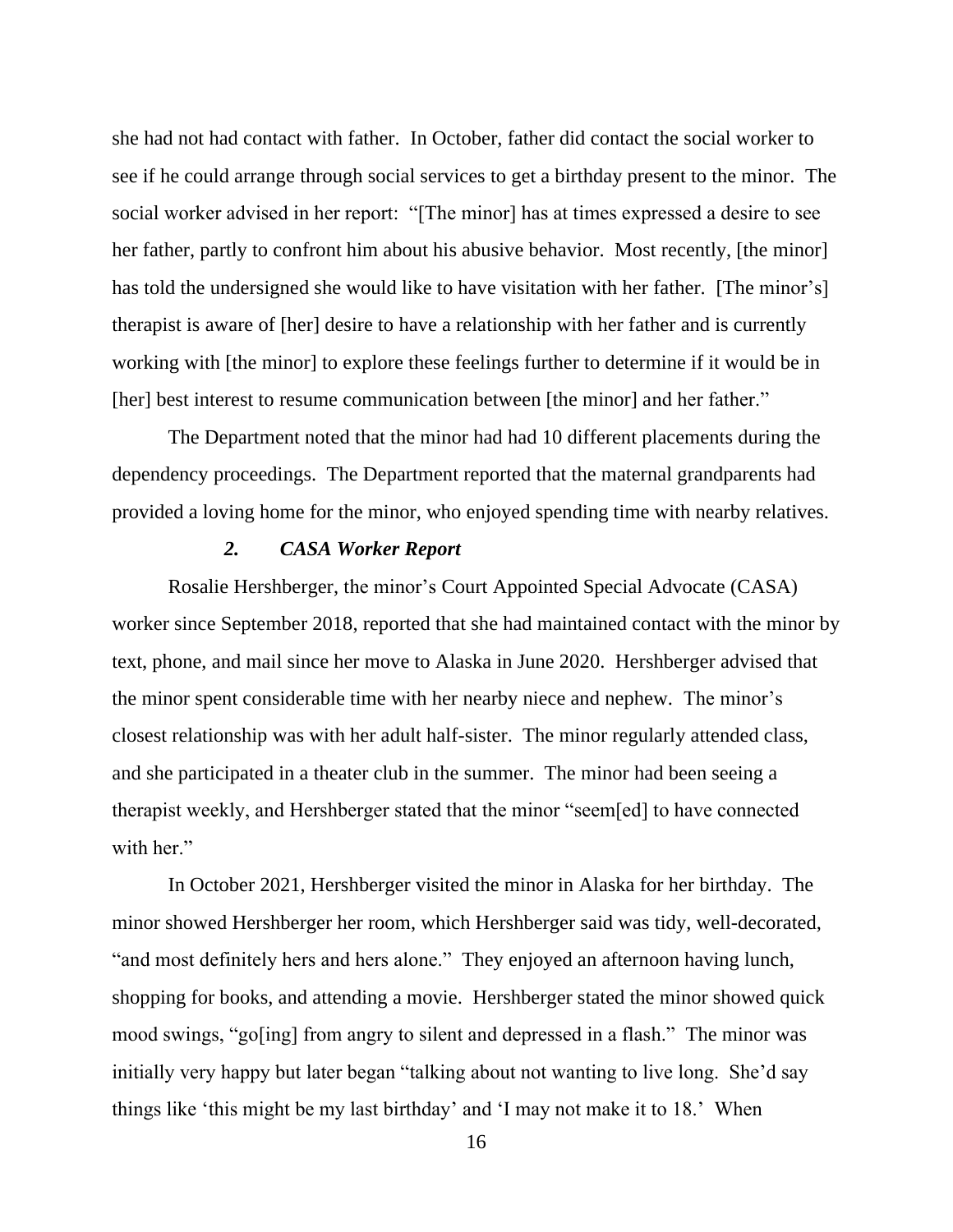[Hershberger] asked her why[,] her answer was 'I don't want to live in a world where my dad is not in jail for what he's ... done.' " In talking with the minor, Hershberger found that "it always [came] back to her dad not being in jail. At the same time, she want[ed] to visit him again."

Hershberger opined that the minor's placement with was very beneficial, and the maternal grandparents provided her a "safe, stable and loving home environment." Hershberger stated: "After seeing her bedroom and the way she takes pride and ownership of the space[,] it's easy to see this is where she needs to be. [The minor] is very lucky to have such caring and dedicated grandparents."

## *3. Twelve-Month Review Hearing*

The court conducted a 12-month post-permanency review hearing on November 30, 2021. No testimony was presented. The court heard from counsel, and from the minor and father themselves.

The Department submitted the matter on its report. Counsel reiterated the Department's recommendation that the court continue dependency jurisdiction with the continued permanent plan of legal guardianship with the maternal grandparents, and that the court continue to deny visitation to father based upon the court's prior detriment finding.

The minor's counsel stated that the minor requested that some visitation be established. In an effort to accommodate that wish, counsel suggested that therapeutic visitation involving the social worker and the minor's therapist might be appropriate to provide safeguards for the visits. The minor, speaking on her own behalf, confirmed that she was requesting monthly visitation.

Father's counsel confirmed that her client would very much like monthly visitation as requested by the minor and a lifting of the court's prior detriment finding. Father's counsel provided the court with an e-mail sent by father the day before the hearing in which he disputed many of the statements made in the Department's report.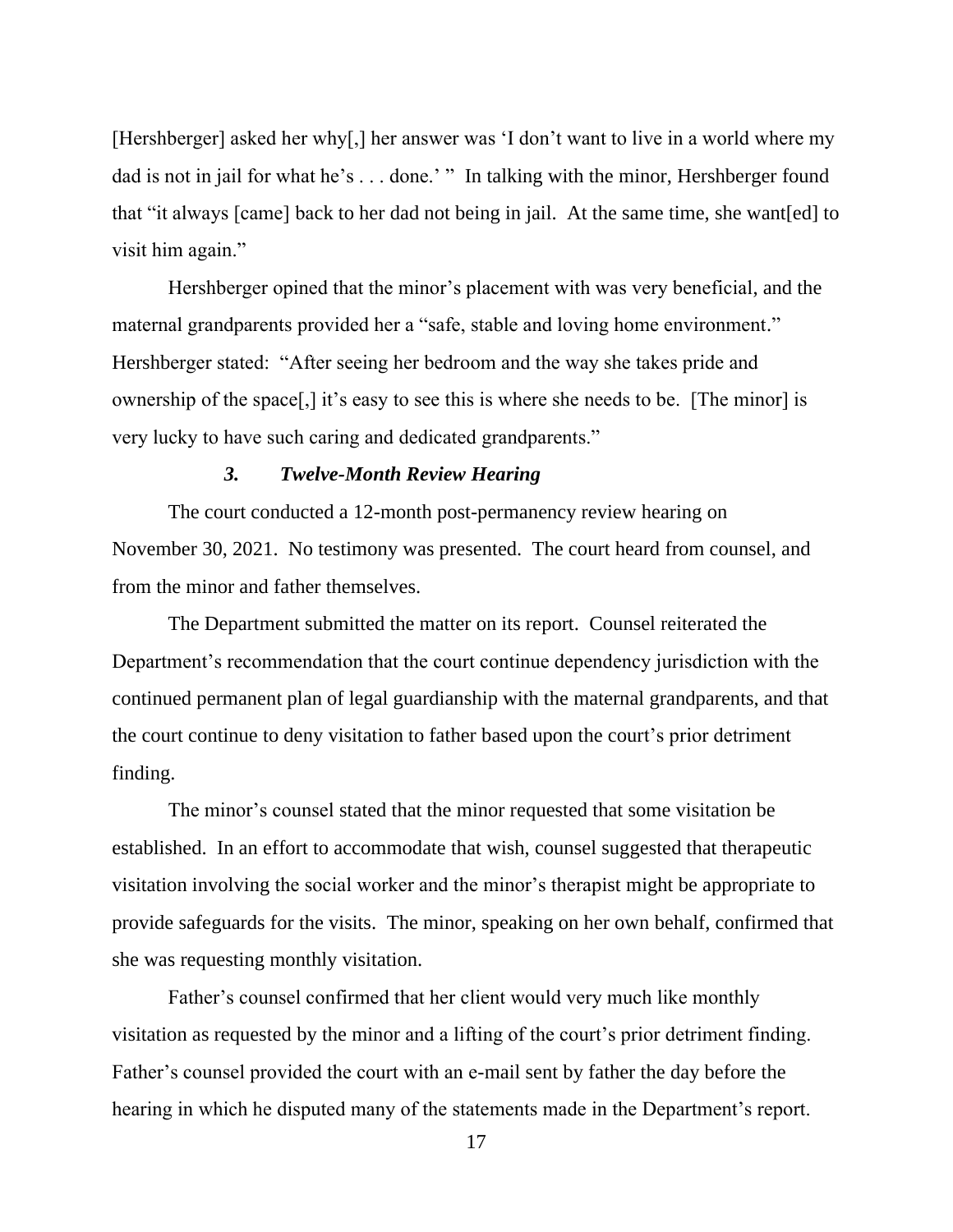Father stated in the e-mail that he believed the Department was "pushing abuse, which did not occur, as a motive to keep my daughter from communicating with or seeing me." He stated further in the e-mail, in addressing the Department's comments that the minor wanted him in jail and on the other hand wanted a relationship with him: "She is obviously very confused and I know that most of her trauma in the last three years is mainly from being bounced from one home or institution to another where conditions were unacceptable and/or the other occupants were causing her stress." Father's counsel requested a contested hearing to address the report and visitation (if the court did not contemplate ordering it). The court ordered that the e-mail be scanned and made part of the record and would be deemed "parents' comments on the report."

The Department indicated its continued opposition to visitation, urging the court that while the minor's statements should be considered, the best interest of the minor was the standard. Counsel argued that it would not be appropriate to lift the prior finding of detriment without any evidence that circumstances had changed since the hearing in May 2021. She argued further that there had been no evidence of change in father's life, his taking parenting classes or receiving therapy, his taking advantage of the opportunity to send letters to the minor pursuant to the prior court order, or the existence of other changed circumstances to justify lifting the detriment finding. Counsel opposed setting a contested hearing on visitation, inquiring what offer of proof father might make showing a change in circumstances occurring since the May hearing that warranted lifting the detriment finding.

Father's counsel responded that a parent was not required to make an offer of proof in seeking a contested hearing, and, further, that there was no requirement of a showing of changed circumstances. Counsel incorporated father's e-mail in support of the request for visitation and stated that "he would testify to the Court that he has stability and support, a job, that he was extremely respectful about all restrictions upon him to have communications with his daughter. [¶] Further, he lives nearby . . . in the same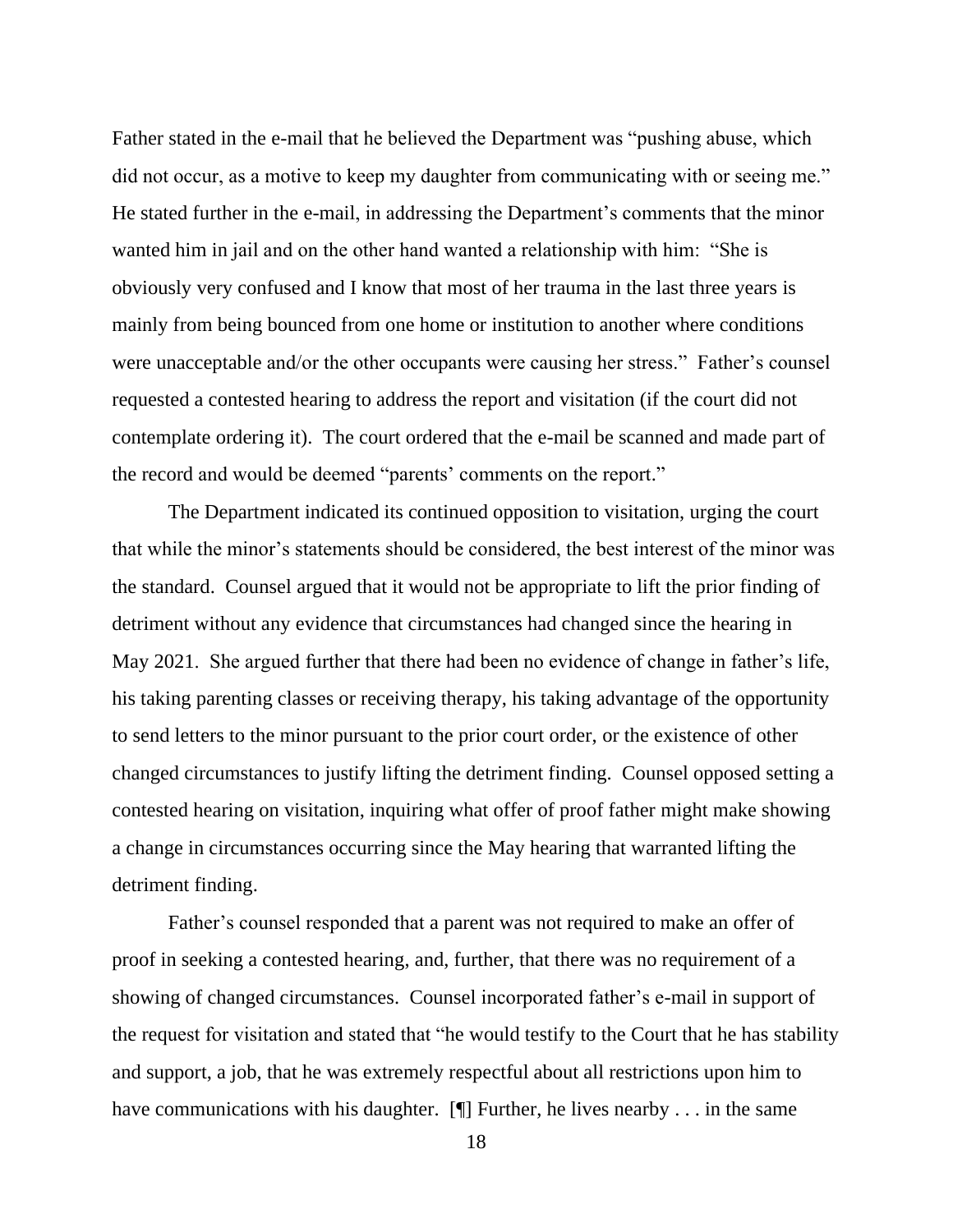town. . . . [H]e has never crossed any line in that regard. He was nothing but respectful . . . to the court orders, respectful to his daughter, respectful to the family that cares for her."

The court concluded that father had made no preliminary showing warranting a contested hearing on visitation. It reasoned: "This Court made a detriment finding in . . . 2020 based on evidence that was presented at that time. The detriment finding was confirmed by a full[-]blown evidentiary testimonial hearing in May [2021]. The only thing that [father] has advanced for today's hearing . . . is an email that says we all got it wrong, that the social worker report is wrong, that the Court made the wrong decisions . . . . What would be the purpose of an evidentiary hearing other than a rehash of the evidence that the Court took in May and the fact that nothing bad has happened in the interim? He was accorded the opportunity to potentially commence visits in the form of written correspondence. He didn't even take advantage of that[,] and he at least needs to make a preliminary showing."

The juvenile court found that legal guardianship continued to be the appropriate permanent plan, with the minor remaining under the custody, care, and control of the Department placed with the maternal grandparents. Having previously found that visitation with father would be detrimental and thus not in the minor's best interests, the court ordered no visitation. It, however, indicated that father could submit correspondence to the social worker for potential submission to the minor.**<sup>8</sup>** The court denied father's request for a contested hearing. The court set a further post-permanency planning review hearing for May 24, 2022.

**<sup>8</sup>** At the request of the minor's counsel, the court indicated that the minor, working with her therapist and the social worker, could prepare a letter to father stating everything she wished to tell him for delivery by the social worker.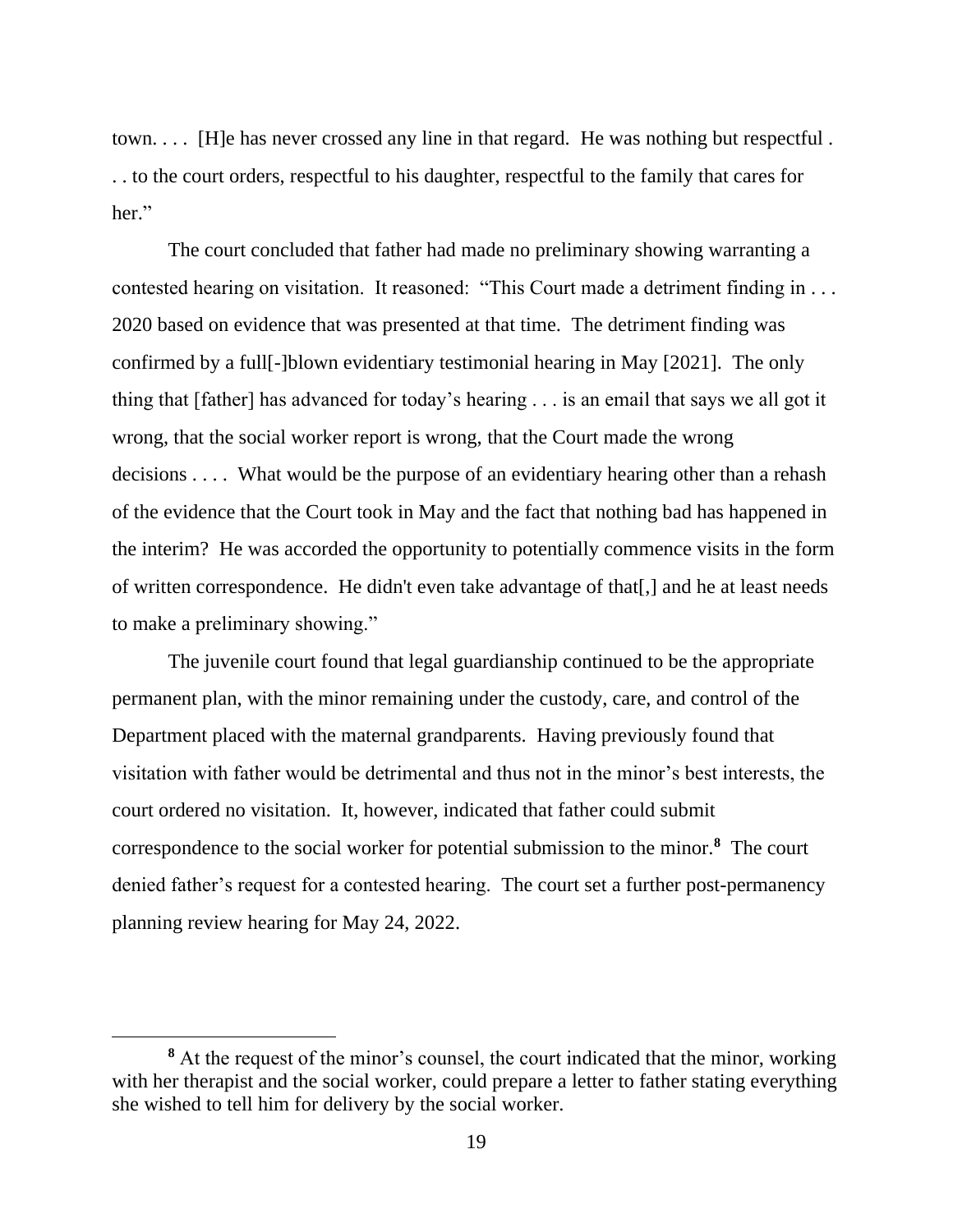### **II. DISCUSSION**

### **A. Applicable Law**

### *1. Dependency Proceedings*

This case concerns proceedings occurring after the termination of reunification services and the selection of a permanent plan at a 366.26 hearing. Given that procedural context, we provide the following discussion of relevant dependency law.

As summarized by the First District Court of Appeal (Division 2): "Although the legislative scheme is somewhat labyrinthine, it is simple in basic concept. Its purpose is to balance efforts to reunify a parent with their child with the child's need for a stable, permanent home. [Citation.] 'The parent is given a reasonable period of time to reunify and, if unsuccessful, the child's interest in permanency and stability takes priority.' [Citation.] The critical juncture is when a hearing pursuant to Welfare and Institutions Code section 366.26 is set to determine a permanent plan of care for the dependent child . . . . '[U]p until the time the section 366.26 hearing is set, the parent's interest in reunification is given precedence over the child's need for stability and permanency.' [Citation.] The reunification period may last as long as 18 months, and it may be yet another four months before the section 366.26 hearing is held. [Citation.] 'While this may not seem a long period of time to an adult, it can be a lifetime to a young child. Childhood does not wait for the parent to become adequate.' [Citation.] 'After the termination of reunification services, the parents' interest in the care, custody and companionship of the child are no longer paramount. Rather, at this point, "the focus shifts to the needs of the child for permanency and stability" [citation], and in fact, there is a rebuttable presumption [pending the adoption of a permanent plan] that continued foster care is in the best interests of the child.' [Citation.]" (*In re C.W.* (2019) 33 Cal.App.5th 835, 839, fns. omitted.)

The exclusive procedure for establishing the permanent plan for the child is the selection and implementation hearing as provided under section 366.26. The essential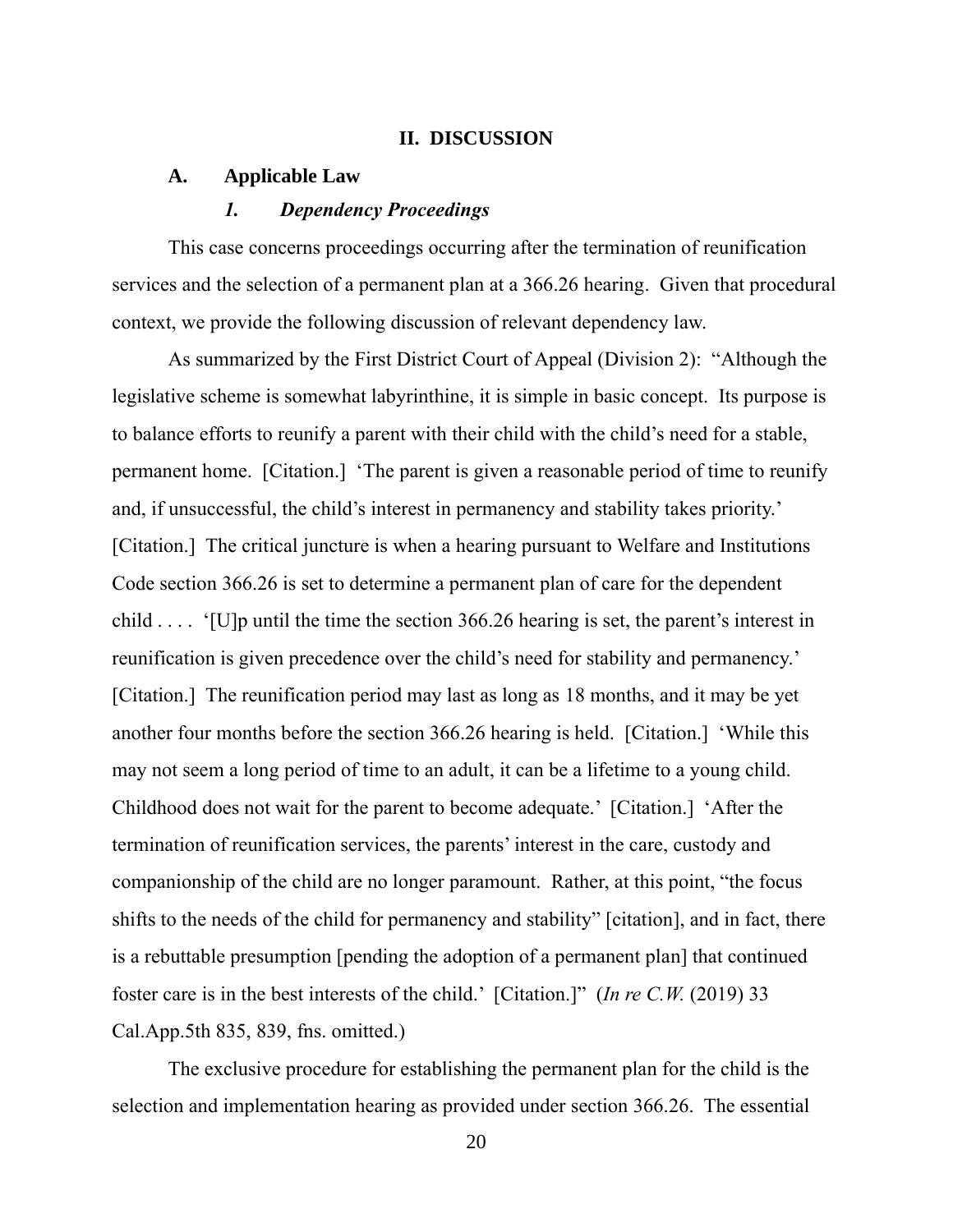purpose of the hearing is for the court "to provide stable, permanent homes for these children." (*Id*., subd. (b).) "At the section 366.26 hearing, the question before the court is decidedly not whether the parent may resume custody of the child. [Citations.] In fact, it is not permissible to order reunification at the section 366.26 hearing. [Citations.] Indeed, when the court orders the section 366.26 hearing, reunification services have been terminated, and the assumption is that the problems that led to the court taking jurisdiction have not been resolved. [Citation.]" (*In re Caden C*. (2021) 11 Cal.5th 614, 630.)

There are seven statutory choices for the permanency plan; the preferred choice is adoption, coupled with an order terminating parental rights. (§ 366.26, subd. (b); see also *In re Celine R.* (2003) 31 Cal.4th 45, 53 ["Legislature has thus determined that, where possible, adoption is the first choice"].) The court selects this option if it "determines . . . by a clear and convincing standard, that it is likely the child will be adopted." (§ 366.26, subd.  $(c)(1)$ .) The next preferred choice (if the Indian Child Welfare Act does not apply) is relative legal guardianship.  $(\S 366.26, \text{subd. (b)}(3))$  The last-preferred choice, which is "therefore disfavored" (*In re C.W.*, *supra*, 33 Cal.App.5th at p. 840), is long-term foster care. (§ 366.26, subd. (b)(7).)

After the juvenile court has selected a permanent plan at the 366.26 hearing, it must conduct periodic reviews under section 366.3. (*In re C.W.*, *supra*, 33 Cal.App.5th at p. 840.) "If the permanent plan is either for adoption or guardianship, that statute calls for the juvenile court to retain jurisdiction until either step is accomplished, and to review the child's status every six months to ensure that the plan 'is completed as expeditiously as possible.' (§ 366.3, subd. (a).) For all other children (i.e., those who have neither been ordered placed for adoption nor with a legal guardian), section 366.3 specifies that 'the status of the child shall be reviewed at least every six months' (*id*., subd. (d)) in order to inquire into 'the progress being made to provide a permanent home for the child,' which inquiry also 'shall consider the safety of the child' (*id.*, subd. (e))." (*Ibid.*)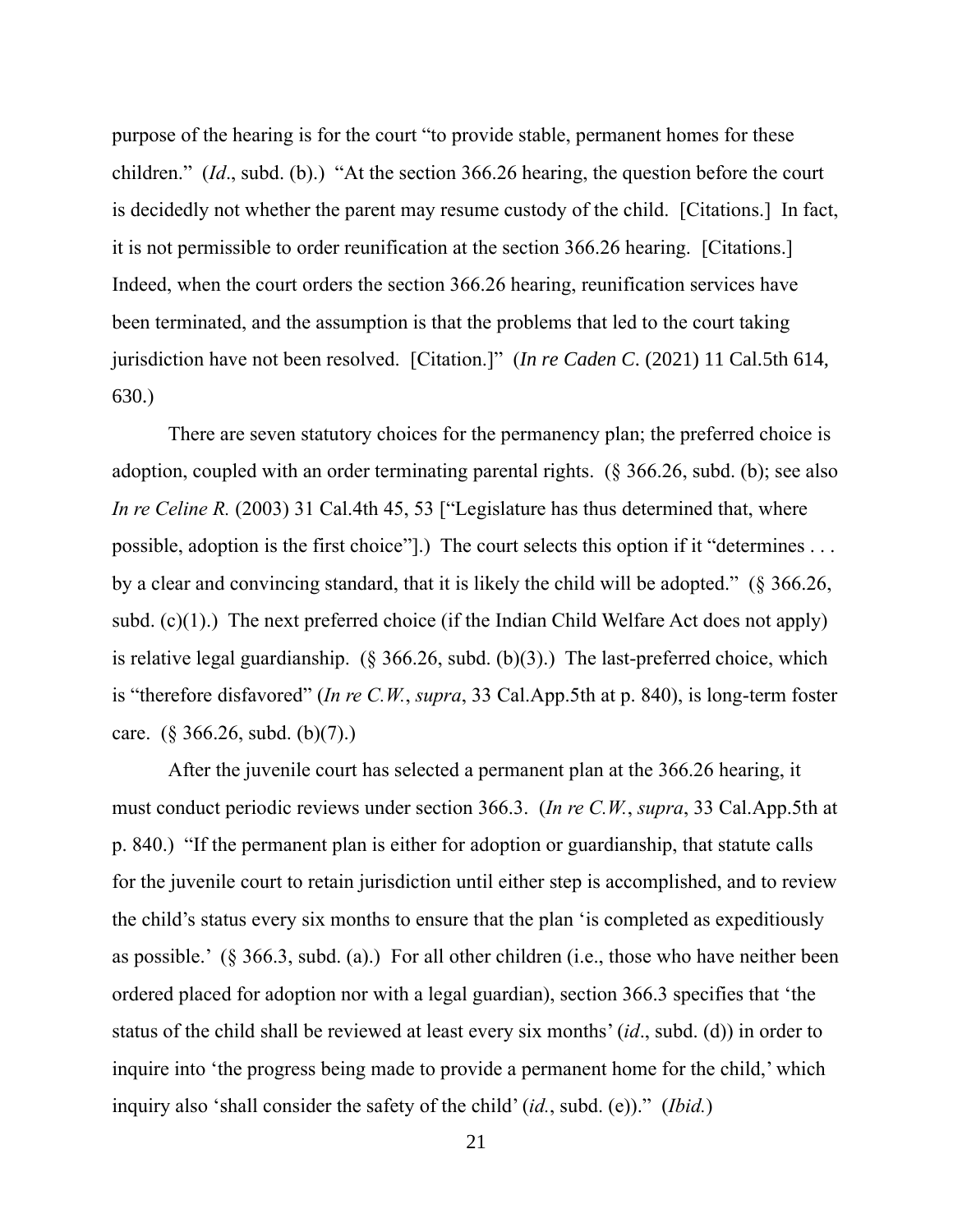#### *2. Standard of Review*

Father makes two basic contentions on appeal. First, he contends that the juvenile court was required under section 366.3 to grant his request for a contested 12-month postpermanency review hearing. Such matters of statutory interpretation are issues of law that are reviewed de novo. (*In re J.F.* (2011) 196 Cal.App.4th 321, 329 (*J.F.*).) Second, father asserts that he had a constitutional right to due process under the Fifth and Fourteenth Amendments to a contested post-permanency review hearing, and the court could not condition such right upon his making an offer of proof. Such a due process contention is likewise an issue of law for which the de novo standard of review applies. (*In re A.B.* (2014) 230 Cal.App.4th 1420, 1434.)

# **B. Claimed Error in Denial of Contested Hearing on Visitation**

# *1. Statutory Right to Contested Hearing*

Father contends that under section 366.3, he was entitled to notice and an opportunity to participate at the 12-month post-permanency hearing. He argues that such right to participate included the right to a contested hearing that was unfettered by the requirement that he submit an offer of proof justifying such hearing. He relies on a trio of cases decided at the post-permanency stage: *In re Kelly D.* (2000) 82 Cal.App.4th 433 (*Kelly D.*), *In re Josiah S.* (2002) 102 Cal.App.4th 403 (*Josiah S.*), and *J.F.*, *supra*, 196 Cal.App.4th 321.

In *Kelly D.*, *supra*, 82 Cal.App.4th at page 435, the juvenile court ordered longterm foster care as the permanent plan for the three dependent children. At a postpermanency review hearing, the agency (having not made the proposal in the social worker's report) recommended a reduction in visitation; the father objected to the lack of notice of the proposed change and requested a contested hearing. (*Id.* at p. 436.) The juvenile court granted the agency's request to modify the visitation schedule, concluding that the father had no right to a contested hearing. (*Ibid.*) The appellate court reversed, holding that "subdivision (e) of section 366.3 expressly entitles the parents of a minor in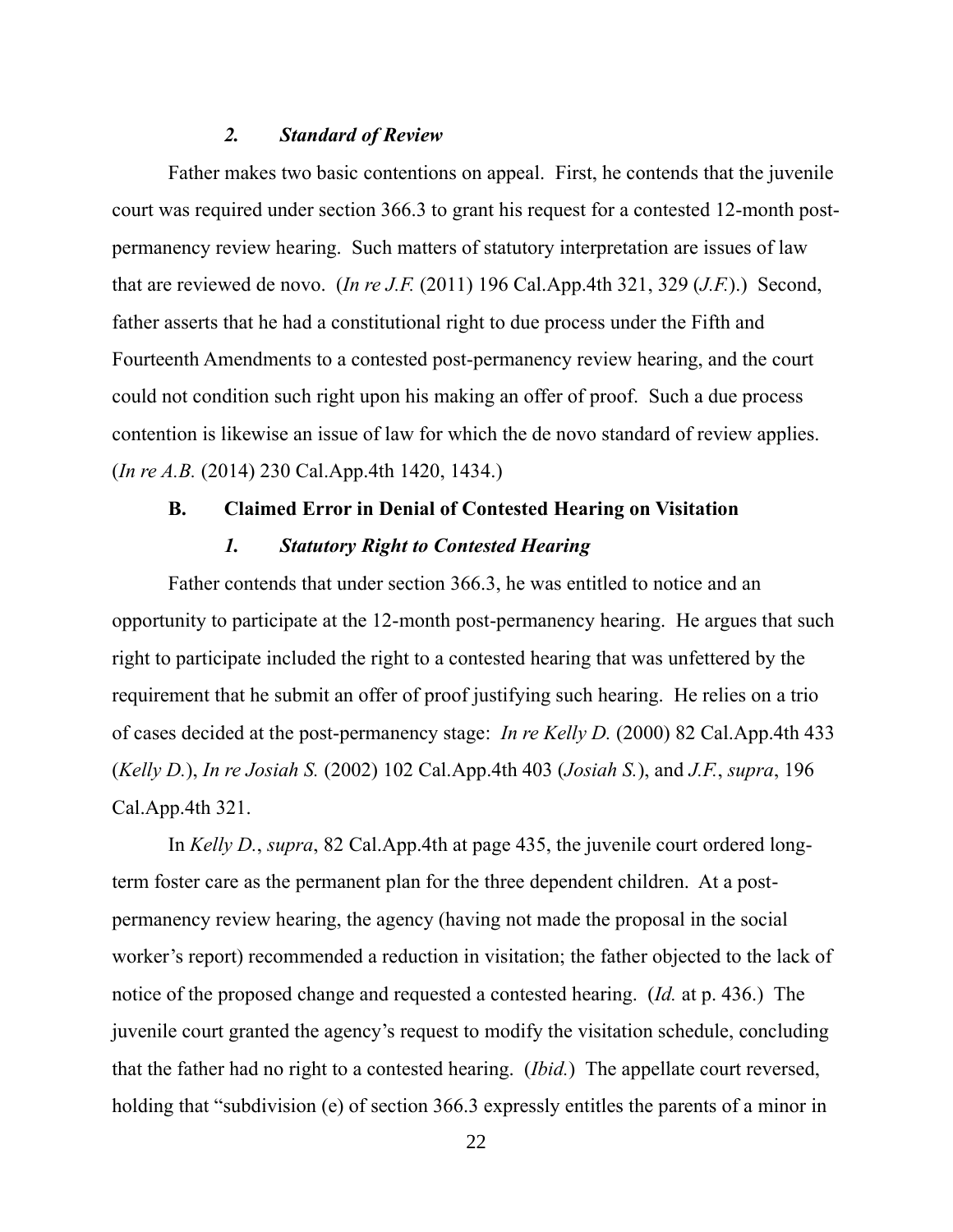long-term foster care to notice of and participation in the six-month [post-permanency] status review hearing. 'Notice' of that hearing must include notice to the parent of any proposed departmental modifications to existing juvenile court orders. Moreover, to 'participate' in the hearing connotes involvement as a party to the proceeding, one essential aspect of which is the reasonable expectation that parents could challenge departmental proposals and proposed court modifications." (*Id.* at p. 438.)**<sup>9</sup>** The *Kelly D.*  court's conclusion was based in part upon the requirement under section 366.3, subdivision (e) that "the juvenile court . . . review the adequacy of services provided to the minor, consider the minor's safety, *and* assess the progress the *parents* have made toward mitigating the causes necessitating placement in foster care. [Citation.]" (*Kelly D.*, *supra*, at p. 438.) The court reasoned that because the statute gave the parent the opportunity to show that additional steps toward reunification may promote the dependent child's best interests and it was possible that the parent and child in long-term foster care might reunify, the parent was entitled under the statute to have a contested review hearing. (*Ibid.*)

*Kelly D.*, *supra*, 82 Cal.App.4th 433 does not support father's claim of error. The court's conclusion that the father in *Kelly D.* was entitled to a contested post-permanency review hearing was based upon "the express language of subdivision (e) of section 366.3." (*Id.* at 440.)<sup>10</sup> That statutory provision applies to review hearings

**<sup>9</sup>** The relevant language relied on and quoted by *Kelly D.* concerning the rights of a parent of a child in long-term foster care at post-permanency review hearings was the version of section 366.3, subdivision (e) then in effect. It read as follows: " 'Unless their parental rights have been permanently terminated, *the parent or parents of the child are entitled to receive notice of, and participate in, those hearings*.' " (*Kelly D.*, *supra*, 82 Cal.App.4th at p. 437, fn. 3, original italics.) That identical language is found in the current version of section 366.3 in subdivision (f).

**<sup>10</sup>** Subdivision (e) of section 366.3 provides in part: "[A]t the review held every six months pursuant to subdivision (d), the reviewing body shall inquire about the progress being made to provide a permanent home for the child, shall consider the safety of the child, and shall determine all of the following: [¶] (1) The continuing necessity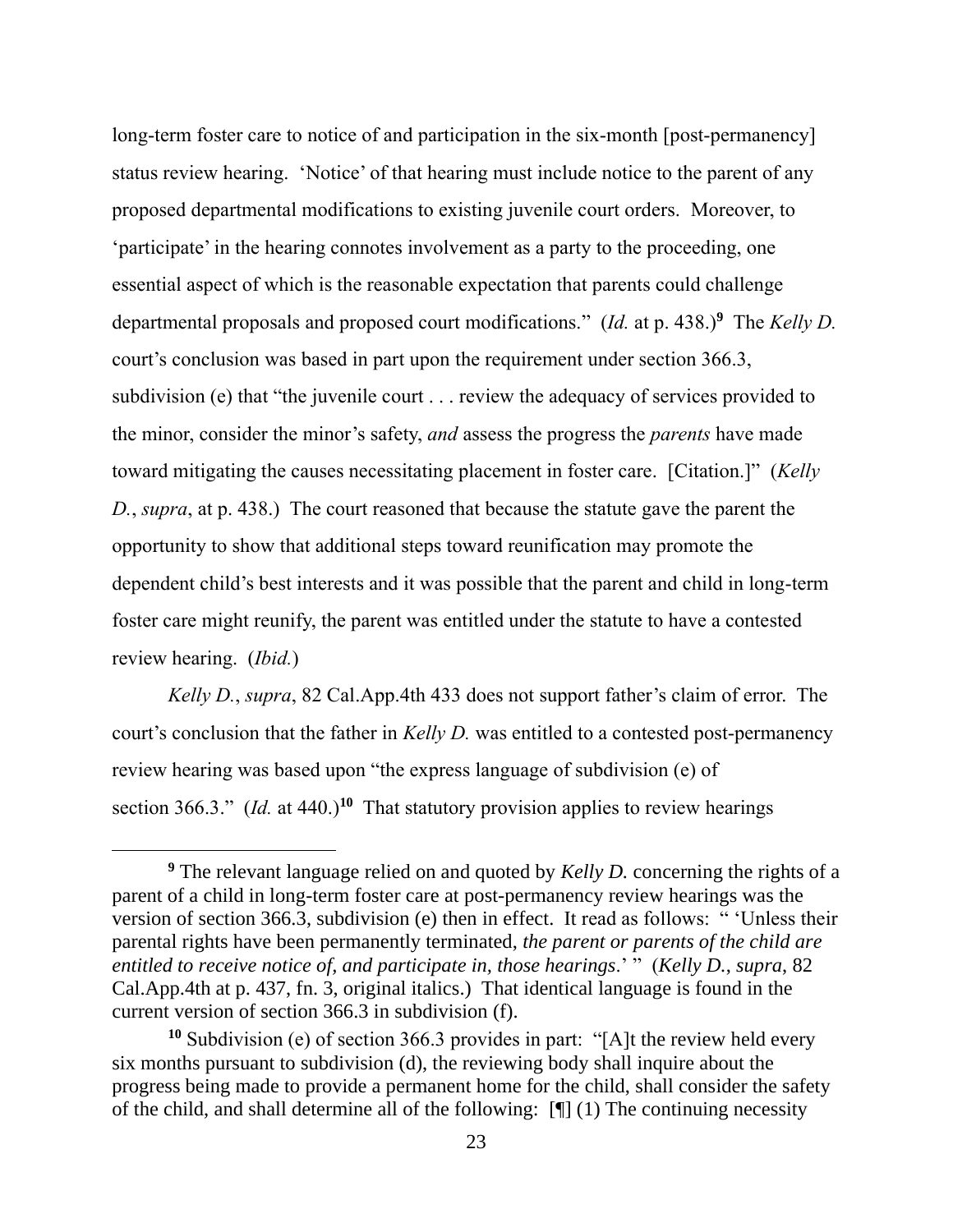involving dependent children whose permanent plan is long-term foster care. (*In re C.W.*, *supra*, 33 Cal.App.5th at p. 840.) Because subdivision (e) refers to "the review held every six months pursuant to subdivision  $(d)$ ," and subdivision  $(d)(1)$  requires status review hearings at least every six months for a child who "is in a placement *other than the home of a legal guardian*" (italics added), the provision expressly does *not* apply to the post-permanency review hearing involving the minor here. Section 366.3, subdivision (a)(1) is the provision applicable where the dependent child's permanent placement is with a legal guardian. (*In re C.W.*, *supra*, 33 Cal.App.5th at p. 840.)**<sup>11</sup>** That statute does not contain the language then found in subdivision (e) and now found in subdivision (f)—that "the parent or parents of the child are entitled to receive notice of, and participate in, those hearings"—upon which the *Kelly D.* court relied.

In *Josiah S.*, *supra*, 102 Cal.App.4th at page 409, the court ordered long-term foster care as the permanent plan of the dependent child. After receipt of an interim review report by the agency that included a recommendation to curtail visitation,

for, and appropriateness of, the placement . . . .  $[\P]$  . . .  $[\P]$  (3) The continuing appropriateness and extent of compliance with the permanent plan for the child . . . . [¶] (4) The extent of the agency's compliance with the child welfare services case plan in making reasonable efforts either to return the child to the safe home of the parent or to complete whatever steps are necessary to finalize the permanent placement of the child.  $\ldots$  [ $\parallel$ ]  $\ldots$  [ $\parallel$ ] (7) The extent of progress the parents or legal guardians have made toward alleviating or mitigating the causes necessitating placement in foster care." *Expressly excluded* from the review hearings required under subdivision (e) are cases in which the child's permanent plan involves placement with a legal guardian. (§ 366.3, subd. (d)(1) ["[i]f the child  $\ldots$  is in a placement other than the home of a legal guardian and jurisdiction has not been dismissed, the status of the child shall be reviewed at least every six months"].)

**<sup>11</sup>** "If a juvenile court orders a permanent plan of adoption, tribal customary adoption, adoption of a nonminor dependent . . . or legal guardianship . . . , the court shall retain jurisdiction over the child or nonminor dependent until the child or nonminor dependent is adopted or the legal guardianship is established, . . . . The status of the child or nonminor dependent shall be reviewed every six months to ensure that the adoption or legal guardianship is completed as expeditiously as possible." (§ 366.3, subd. (a)(1).)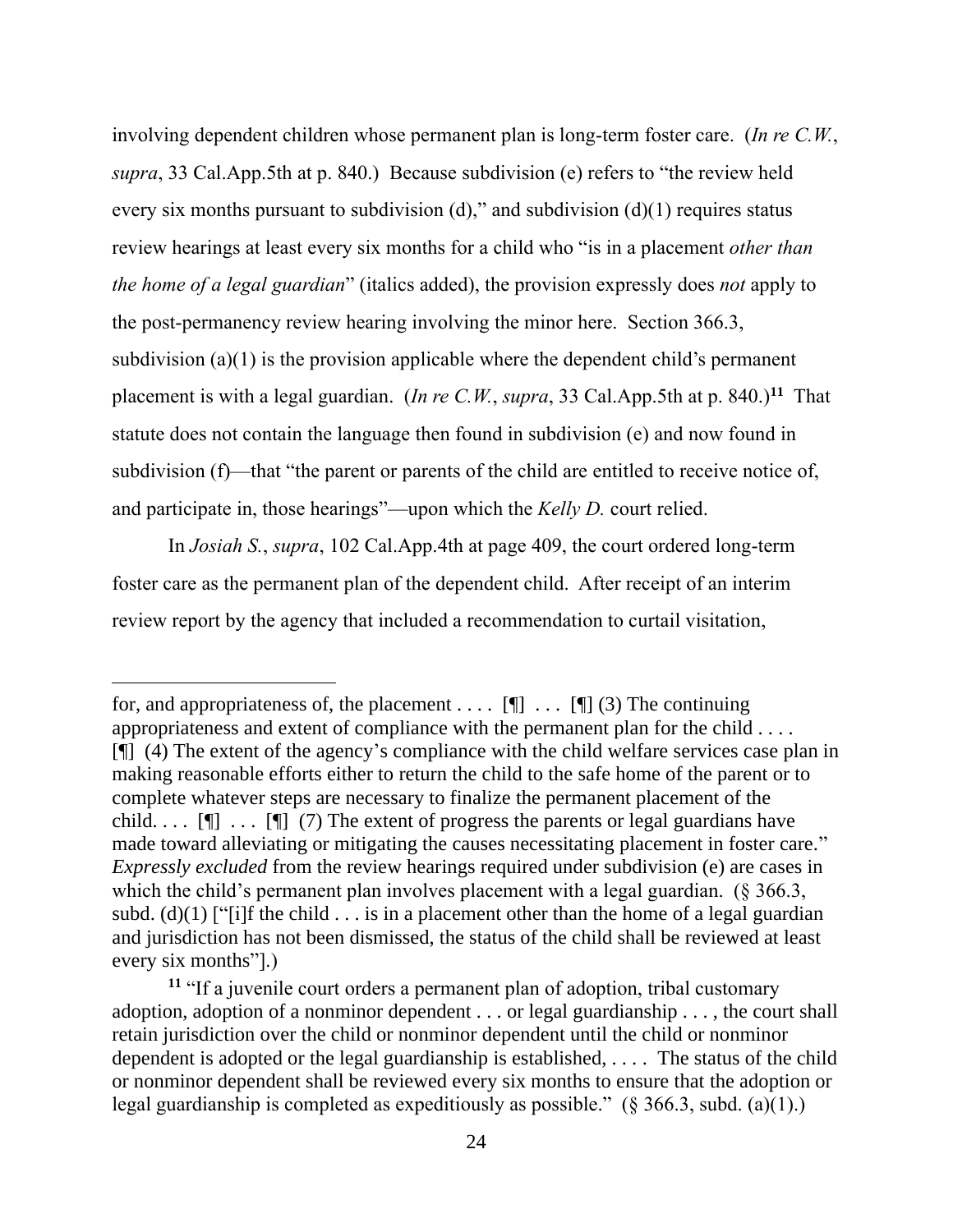mother's counsel filed an objection and requested a contested hearing on the report's contents, which request was denied by the juvenile court. (*Id.* at pp. 414-415.) The appellate court reversed. Relying extensively on *Kelly D.*, 82 Cal.App.4th at pages 438 to 440, the court in *Josiah S.* held that the mother was entitled to a contested postpermanency hearing because under then-subdivision (e) of section 366.3, the parent of a child placed in long-term foster care has the right to notice and participation at such hearings. (*Josiah S.*, *supra*, at pp. 416-417.) The court's decision in *Josiah S.*, like *Kelly D.*, was based upon a statute inapplicable to the proceedings here.

In *J.F.*, *supra*, 196 Cal.App.4th at page 328, long-term foster care was selected by the juvenile court as the permanent plan for child. At the 12-month post-permanency hearing, the mother disputed the agency's report and requested a contested hearing concerning matters related to the child's potential return to her care. (*Ibid.*) The juvenile court required that the mother present an offer of proof and then concluded that the offer was not sufficient to warrant a contested hearing. (*Ibid.*)

The appellate court in *J.F.*—reciting the same "notice . . . and participate" language of section 366.3 relied on by the courts in *Kelly D.* and *Josiah S.***<sup>12</sup>**—concluded that the statute grants the parent of a dependent child whose permanent plan is long term foster care "the right to take part in the post-permanency review and anticipates the parent may present evidence to overcome the presumption continued foster care is in the child's best interests." (*J.F.*, *supra*, 196 Cal.App.4th at p. 331.) In so concluding, the court held that the statute did not condition the right to participate at such review hearings upon the parent's making an offer of proof. (*Ibid.*) Further, the court in *J.F.* emphasized that section 366.3 treated differently cases in which the child's permanent plan was long-

**<sup>12</sup>** After *Kelly D.* and *Josiah S.* were decided, the statutory language formerly under subdivision (e) that "the child's parent is 'entitled to receive notice of, and participate in, those [post-permanency review] hearings' " (*J.F.*, *supra*, 196 Cal.App.4th at p. 330) had been recodified under subdivision (f) of section 366.3. (See stats. 2008, ch. 482, § 7.)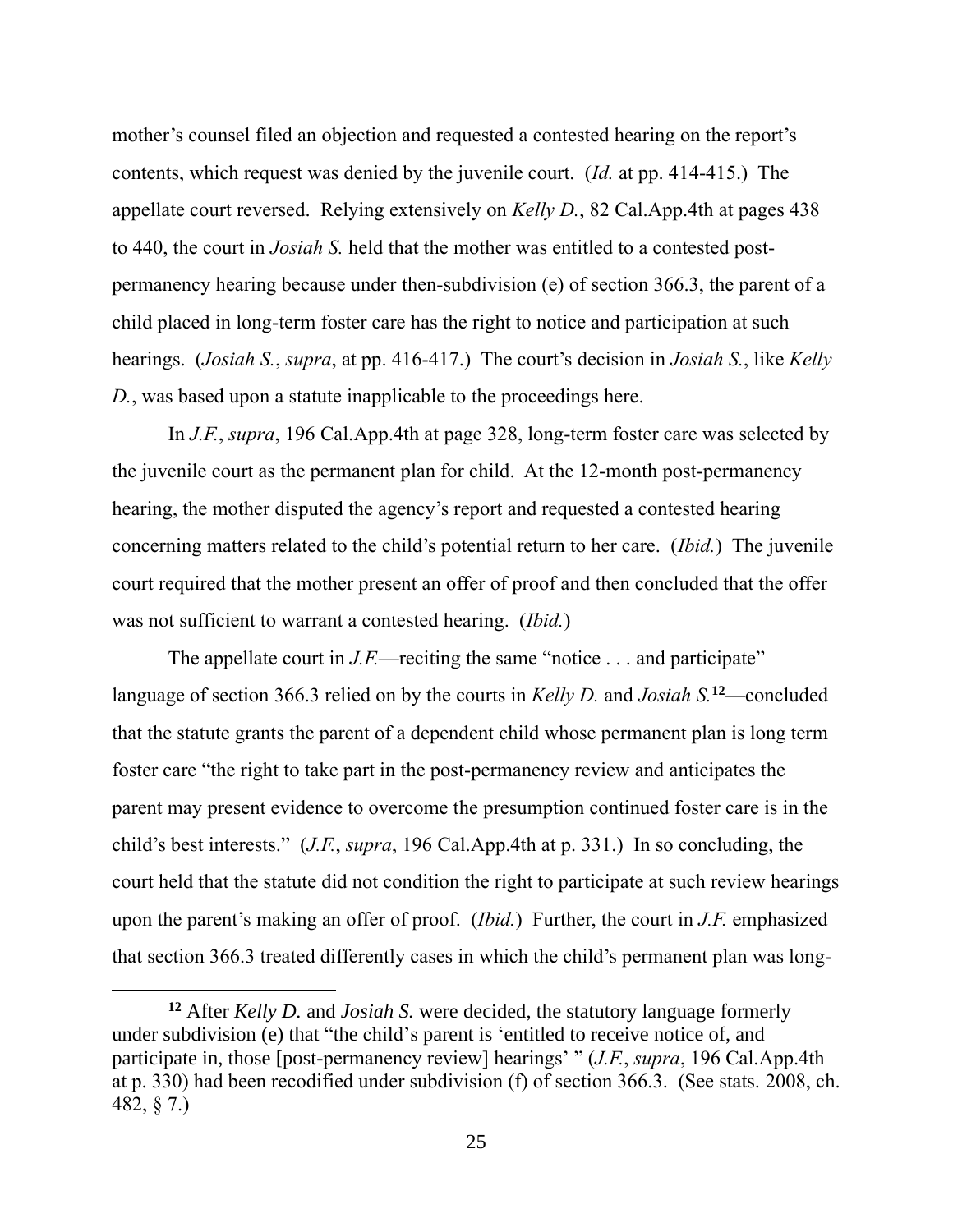term foster care: "The Legislature recognizes that a placement in long-term foster care is not necessarily a stable placement and directs the court to hold periodic reviews to consider all permanency plan options for the child, including returning the child to the parent's home. [Citations.] . . . A dependent child has a compelling interest in a placement that is more permanent than long-term foster care, which is the least favored permanency plan. [Citation.] The Legislature directs the court to consider all permanency placement options for a child in long-term foster care, including return to the parent's home. (§ 366.3, subd. (h).)" (*J.F.*, *supra*, at p. 334, fn. omitted.) The court in *J.F.* therefore reversed, holding that both section 366.3 and the right to due process afforded "the parent of a child in long-term foster care the right to participate in the postpermanency review, without conditioning that right on an offer of proof. [Citations.]" (*Id.* at pp. 335-336.)

*J.F.*, *supra*, 196 Cal.App.4th 321 offers no support for father's position here. Subdivisions (e), (f) and (h) of section 366.3, relied on by the *J.F.* court, concerning postpermanency review of cases in which the dependent child's permanent plan is long-term foster care, have no application to the post-permanency review hearing for the minor in this case whose permanent plan was legal guardianship. Further, as the *J.F.* court noted, the statutory provisions at issue there focused on the disfavored option of long-term foster care and the importance of the post-permanency review process in accomplishing more stable placement for the child, including his or her possible return to the parent's home. (*Id.*, at p. 334.)

Father argues that, notwithstanding the fact that *Kelly D.*, *Josiah S.*, and *J.F.* concerned review of long-term foster care placements under subdivision (e) of section 366.3, the principles enunciated in those cases nonetheless apply here because subdivision (f) of the statute provides: "Unless their parental rights have been permanently terminated, the parent or parents of the child are entitled to receive notice of, and participate in, those hearings." He asserts that "those hearings" referred to in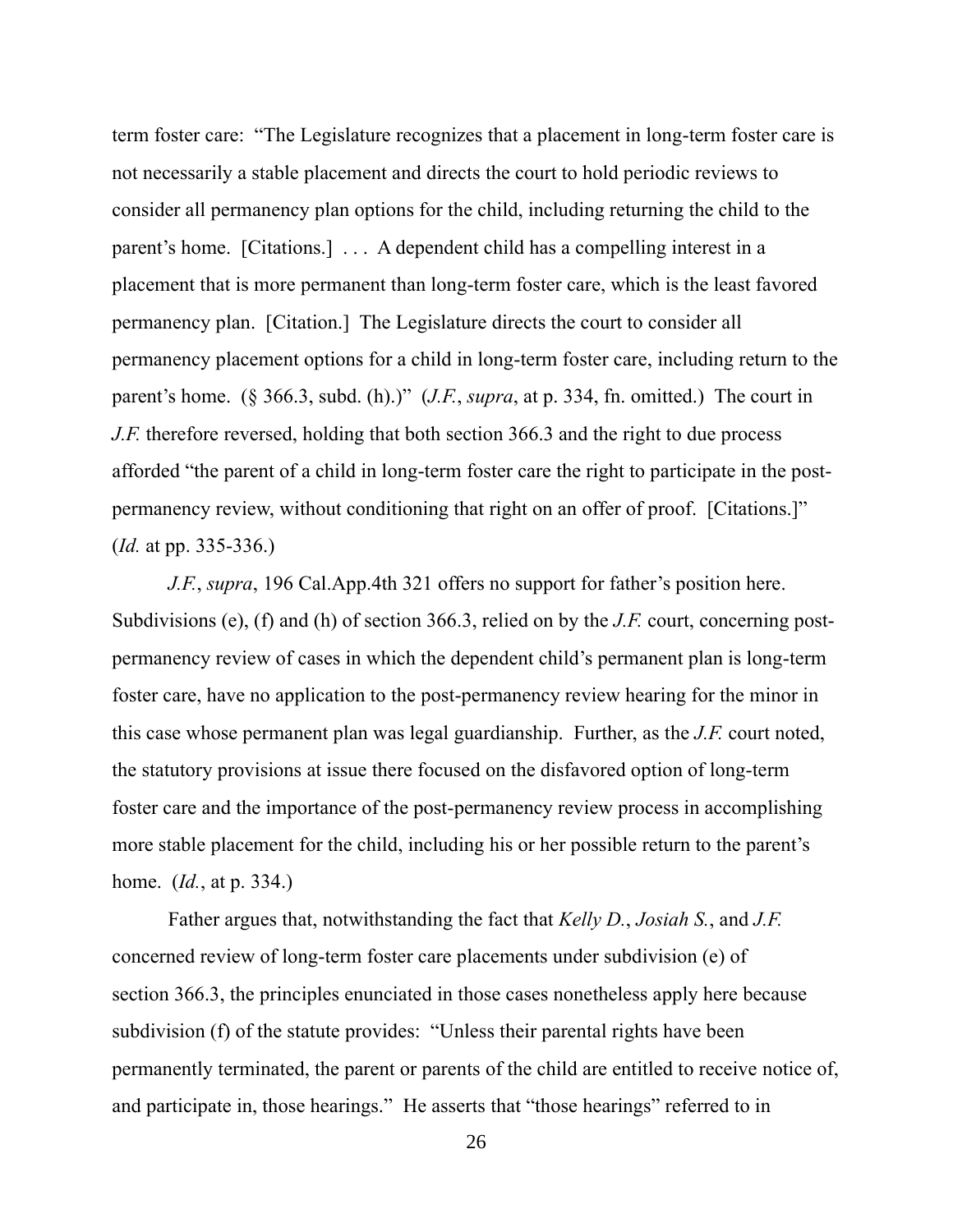subdivision (f) of the statute includes permanency plan review hearings required every six months under subdivision  $(a)(1)$  where the permanent plan of legal guardianship has been ordered. Based upon this assertion, father concludes that cases holding that parents of children in long-term foster care have an unfettered right to a contested postpermanency review hearing apply equally to this legal guardianship case. We disagree for four reasons.

First, subdivision (a)(1) creates one category of post-permanency review hearings specifically for cases in which the permanent plan selected is either "adoption, tribal customary adoption, adoption of a nonminor dependent . . . , or legal guardianship." Section 366.3, subdivision  $(d)(1)$  is the provision addressing cases in which the permanent plan is long-term foster care. (See  $\S 366.3$ , subd. (d)(1) ["[i]f the child or nonminor dependent is in a placement other than the home of a legal guardian and jurisdiction has not been dismissed, the status of the child shall be reviewed at least every six months"]; see also *J.F.*, *supra*, 196 Cal.App.4th at p. 330 [noting that subdivision (d)'s requirement of status review hearings every six months applies where long-term foster care is permanent plan].)

Second, there is no reference in subdivision (f) of section 366.3 to the postpermanency review hearings provided for under subdivision (a)(1).

Third, clearly, subdivision (e) (which specifically refers back to subdivision (d)) and subdivision (f) of section 366.3 both relate to cases in which the permanent plan selected is long-term foster care. (See *J.F.*, *supra*, 196 Cal.App.4th at p. 331 ["by its plain language, section 366.3, subdivision (f), grants the parent the right to take part in the post-permanency review and anticipates the parent may present evidence to overcome the presumption continued foster care is in the child's best interests"].)

Fourth, father's claim that the phrase "those hearings" in subdivision (f) is intended to include post-permanency review hearings involving legal guardianship does not survive close scrutiny. We so conclude by tracing the origin of the sentence in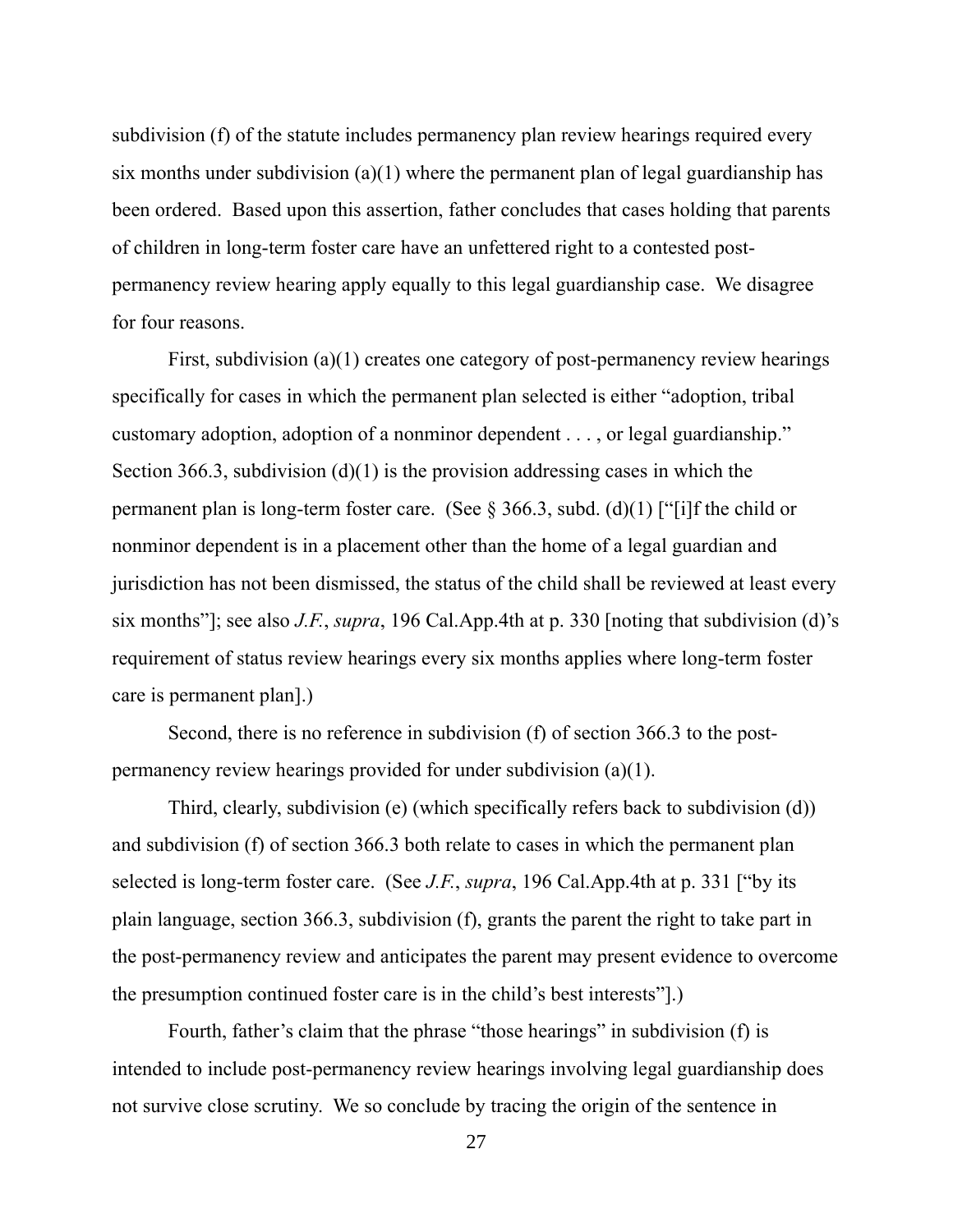question. The sentence was contained in section 366.3, as originally enacted in 1987 (becoming effective in 1989). The sentence appeared in the last paragraph of thensubdivision (c), which concerned review hearings for a minor "in a placement other than a preadoptive home or the home of a legal guardian." (Stats. 1987, ch. 1485, § 49.) In a 1995 amendment, then-subdivision (c) became subdivision (d). (See stats. 1995, ch. 540, § 9.) In another amendment the next year, then-subdivision (d) became subdivision (e). (See Stats. 1996, ch. 1138, § 5.) In both the 1995 and 1996 amendments, the last paragraph included the notice and participation sentence at issue here. And, after numerous subsequent amendments to section 366.3, in 2008, the statute was again amended. The 2008 amendment effectively splintered the last paragraph of subdivision (e)—that included the sentence at issue here, reading " . . . the parent or parents of the child are entitled to receive notice of, and participate in, those hearings"— from subdivision (e) to create a new subdivision (f). (See Stats. 2008, ch. 482, § 7.) From this history, it is clear that "those hearings" to which parents are entitled to receive notice and in which they are entitled to participate ( $\S$  366.3, subd. (f)), are hearings involving longterm foster care cases; the language has no application to cases in which legal guardianship has been selected as the permanent plan.

Accordingly, we find no merit to father's contention that the juvenile court's denial of a contested post-permanency review hearing was a deprivation of his statutory rights under section 366.3.

## *2. Due Process Right to Contested Hearing*

#### **a. Applicable Law**

Parents enjoy a fundamental liberty interest in the care, custody, and management of their children. (*Santosky v. Kramer* (1982) 455 U.S. 745, 753.) "The state and federal Constitutions guarantee no state shall deprive parents of this interest in their children without due process of law, which includes the right to confront and cross-examine witnesses in dependency proceedings. [Citations.]" (*David B. v. Superior Court* (2006)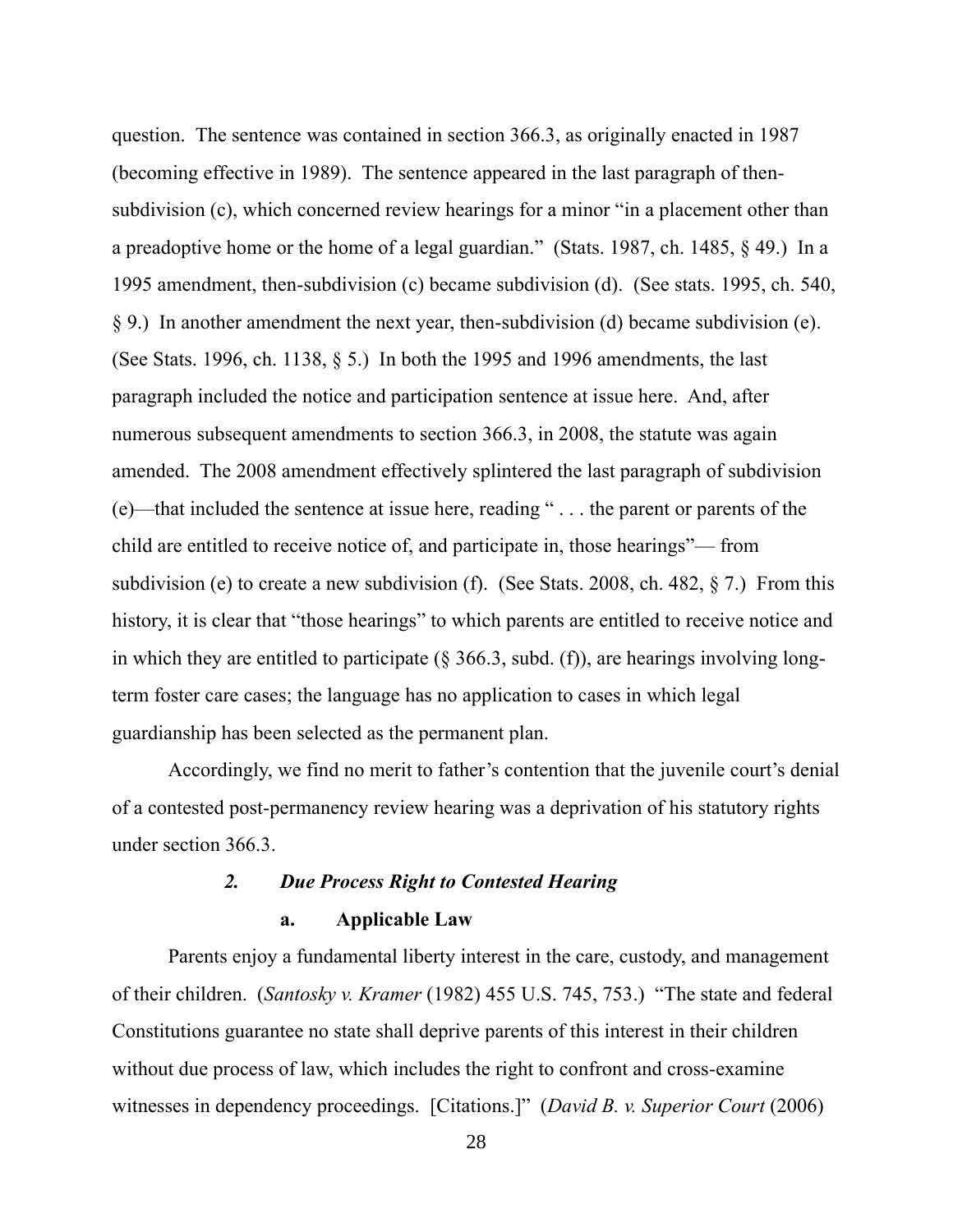140 Cal.App.4th 772, 777 (*David B.*).) In the context of dependency proceedings, however, "due process is not synonymous with full-fledged cross-examination rights. [Citation.] Due process is a flexible concept which depends upon the circumstances and a balancing of various factors. [Citation.]" (*In re Jeanette V.* (1998) 68 Cal.App.4th 811, 817 (*Jeanette V.*).) "The essential characteristic of due process in the statutory dependency scheme is fairness in the procedure employed by the state to adjudicate a parent's rights. [Citation.]" (*In re James Q.* (2000) 81 Cal.App.4th 255, 265 (*James Q.*).)

Because due process " 'is a flexible concept' . . . [e]ven where due process rights are triggered, it must always be determined 'what process is due.' [Citation.] We look to 'the private interest that will be affected by the agency's action, the risk of an erroneous deprivation of that interest, the interest in informing parents of the basis for and consequences of the action and in enabling them to present their side of the story, and the agency's interest in expeditious decisionmaking as affected by the burden caused by an additional procedural requirement.' [Citation.]" (*In re A.B.*, *supra*, 230 Cal.App.4th at p. 1436.)

Thus, for example, courts have rejected due process challenges to the juvenile court's requiring an offer of proof by parents in support of the parental benefit relationship exception to adoption under section 366.26. (See *In re Tamika T.* (2002) 97 Cal.App.4th 1114, 1122 (*Tamika T.*); *Jeanette V.*, *supra*, 68 Cal.App.4th at pp. 816-817; see also *In re Earl L.* (2004) 121 Cal.App.4th 1050, 1053 [juvenile court properly required parent to make offer of proof on claim of sibling relationship exception to adoption].) Additionally, one court has held that the juvenile court, without offending due process, may require a parent seeking a post-permanency contested hearing to submit an offer of proof on whether the child placed in long-term foster care should return home. (*Maricela C. v. Superior Court* (1998) 66 Cal.App.4th 1138, 1146-1148; but see *J.F.*, *supra*, 196 Cal.App.4th at pp. 332-333 [disagreeing with *Maricela C.*].) In contrast, the juvenile court cannot require the parent to submit an offer of proof to challenge the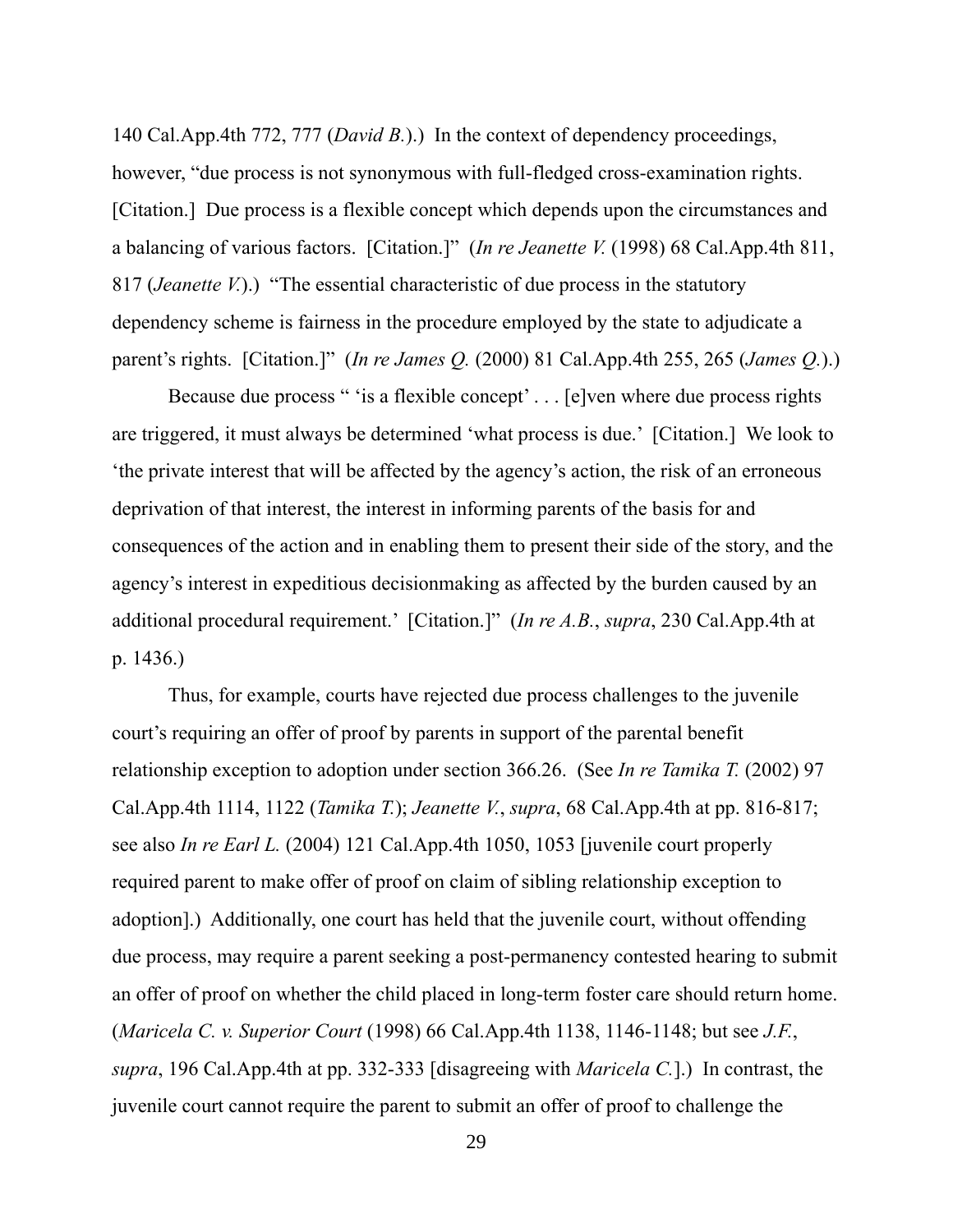agency's claim at a 366.26 hearing that it is likely that a child will be adopted: "The critical difference between this case and the *Tamika T.* and *Earl L.* line of authority is that the courts permit offers of proof on issues where the parent has the burden of proof, . . . while the contested factual issue in this case is [one] which the Department has the burden of proving." (*In re Thomas R.* (2006) 145 Cal.App.4th 726, 732 (*Thomas R.*); see also *James Q.*, *supra*, 81 Cal.App.4th at pp. 266-268 [conditioning parent's request for contested six-month review hearing on parent's offer of proof and terminating reunification services after denial of hearing deprived parent of due process].)

An important consideration in resolving father's due process claim here is the fact that the dependency proceeding here is in the post-permanency stage. As explained by one court, a "factor bearing on the right to a contested hearing is the stage of the dependency proceeding, which is closely tied to the issue of which party has the burden of proof. 'Different levels of due process protection apply at different stages of dependency proceedings. [Citations.]' [Citation.] In the initial phases of a dependency proceeding, family preservation is the primary focus and the ' "parent's interest in reunification is given precedence over the child's need for stability and permanency." [Citation.]' [Citation.] 'However, "[o]nce reunification services are ordered terminated, the focus shifts to the needs of the child for permanency and stability." [Citation.]' [Citation.]" (*M.T. v. Superior Court* (2009) 178 Cal.App.4th 1170, 1181 (*M.T.*); see also *David B.*, *supra*, 140 Cal.App.4th at p. 778 [18-month pre-permanency review hearing "marks a critical turning point in the proceedings from a focus on family reunification to finding a permanent and stable placement for the child"].)

## **b. Claim of Error**

The circumstances presented here as detailed above did not compel the juvenile court, under principles of due process, to grant father's request for a contested postpermanency 12-month review hearing. In the three-plus years since the minor had been detained, she had had 10 placements. At the time of the hearing in November 2021, the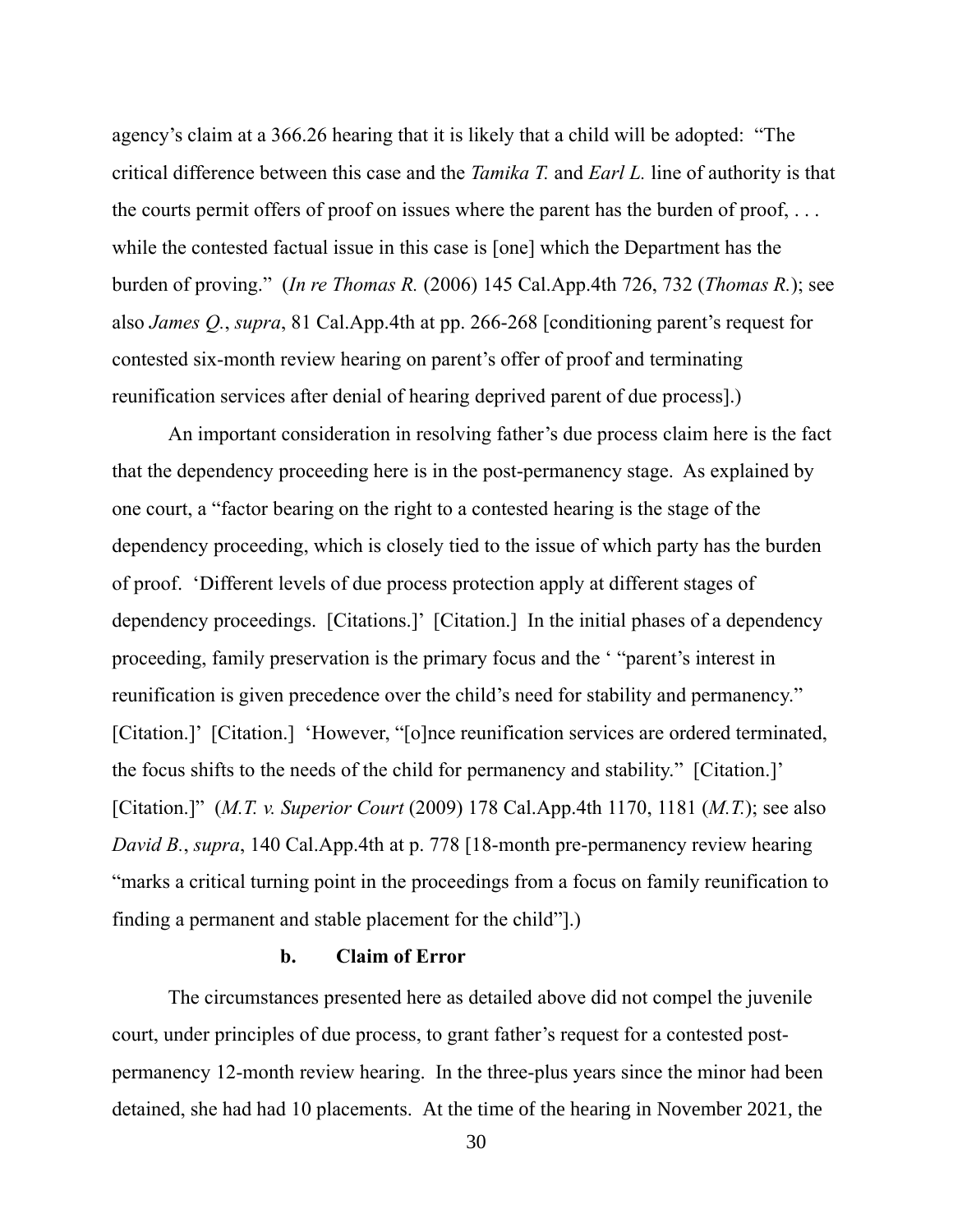minor, then 15 years old, had been living with the legal guardians, her maternal grandparents, for 18 months, by far the longest placement during these proceedings. The Department reported that the legal guardians had provided a loving home for the minor, who enjoyed spending time with nearby relatives. CASA worker Hershberger confirmed that the minor was in a "safe, stable and loving home environment," and that the minor was "very lucky" to be in her present placement. After moving to Alaska, the minor had established relationships with medical and dental care providers, had established a relationship with a therapist whom she was seeing weekly, was doing well in school (after a history during dependency of poor attendance), and had support from a school counselor.

Notwithstanding the increased stability of the minor's home environment, there were concerns about her mental health that centered around her relationship with, and attitude toward, father. At the six-month permanency hearing in May 2021, the minor, through her in-chambers testimony, exhibited significant anger toward father, about his referring to her during the hearing as "his property," and with how he treated her. She stated she wanted no part of living with him; believed he was not a stable father; believed he was not (as he claimed) in a stable relationship; and felt he was trying to bribe her to regain custody, which she found "just repulsive." As of November 2021, the minor had made repeated statements to the Department and to CASA worker Hershberger that she wanted to see father in jail. The minor nonetheless said she would like to visit him. The Department reported that in September 2021, the minor expressed suicidal ideation. And in late October during their visit CASA worker Hershberger reported that the minor was emotionally volatile, said she did not want to live long, and said she did not want to live in a world where father was not in jail for what he had done.

The record showed that father had a history of problems during visitation, telephone calls, and other communications with the minor, specifically, inappropriate communications with the minor and a lack of respect for verbal boundaries, disregard of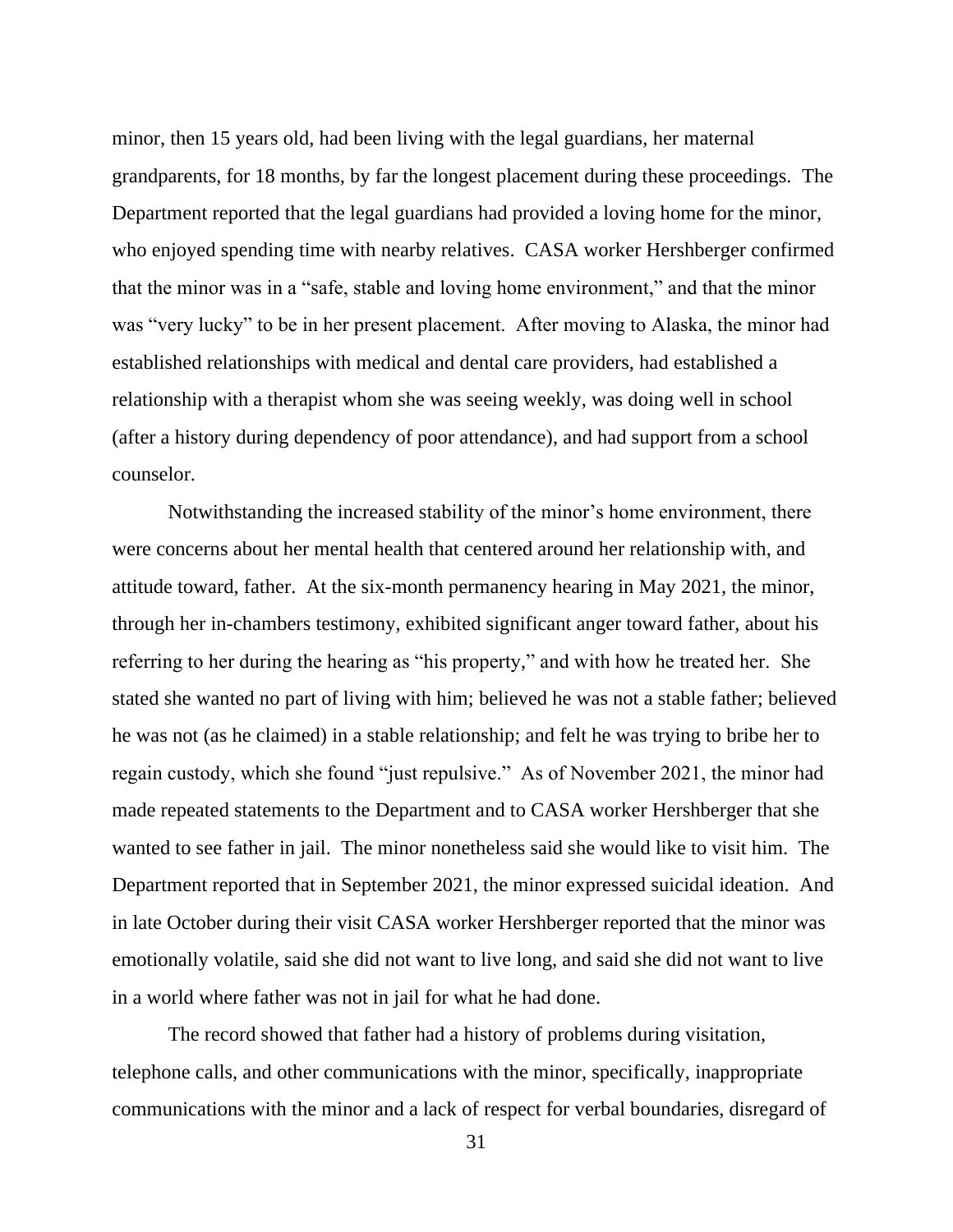visitation staff's requests and direction, and aggressive attitude toward group home placement staff. The inappropriate communications included negative comments about mother and her family, negative comments about the minor's placements, discussion of the dependency proceedings, criticisms of case workers and staff, discussion of filing lawsuits and initiating federal investigations related to the dependency, telling the minor she had been kidnapped and needed to be rescued, undermining placement's efforts to get the minor to attend school, and instructing the minor not to attend medical and dental appointments.

After initially finding in September 2020 at the 366.26 hearing that visitation would be detrimental to the minor, the juvenile court, at the May 2021 six-month postpermanency review hearing, heard testimony and argument concerning father's request for visitation and the Department's recommendation to extend the detriment finding.**<sup>13</sup>** The court reaffirmed the detriment finding and denied visitation but permitted contact by father with the minor by correspondence submitted through the social worker. The court provided a detailed statement of its reasons. It noted that it was very surprised that father had "completely dropped out of any involvement or participation with his daughter after November of 2019," emphasizing that there had been a number of court appearances in which father's counsel had stated she had had no communication with her client. **<sup>14</sup>** The court also found troubling father's reference to the minor as "his property" both at the hearing an in a prior unreported proceeding. It stated that father's previous reported

**<sup>13</sup>** The juvenile judge who made the detriment finding at the 366.26 hearing in September 2020 was also the judge at the subsequent six-month and twelve-month postpermanency review hearings in May 2021 and November 2021, respectively.

**<sup>14</sup>** As of the first date scheduled for the six-month post-permanency hearing in March 2021 (which father did attend), he had not personally appeared in court for 19 months. His last personal appearance was at the June 2019 six-month review hearing. Father did not attend several hearings at critical stages of the proceedings: He failed to attend the 12-month review hearing in December 2019; the 18-month review hearing in March 2020; or the 366.26 hearings in July and September 2020.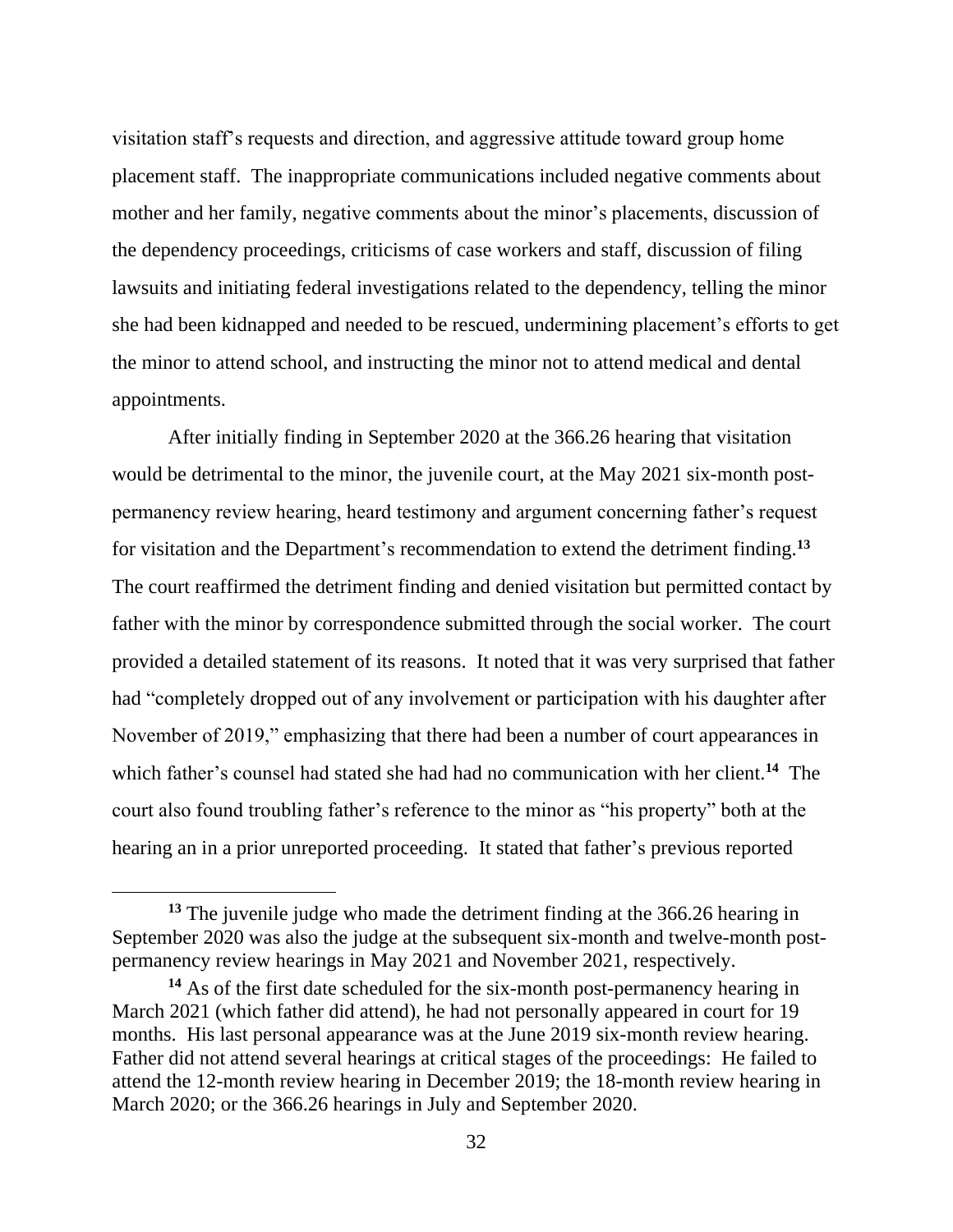contacts with Promesa staff were "repeated, inappropriate, and inexcusable behavior." The court concluded after the contested six-month post-permanency review hearing: "[I]t's not access to horses or a nice property or a waterfall that needed to be addressed by [father], it's behavioral and therapeutic. And he has not brought forth . . . one scintilla of evidence that he has attempted to do any of those things since he disappeared in November of 2019 until only recently reemerging."

The Department, for the 12-month review hearing, recommended a continuation of the dependency with legal guardians remaining the permanent placement. It did not seek a modification of the order at the six-month post-permanency hearing. Father did not, either through counsel or through his e-mail, raise anything new in support of his request for visitation. Father did not identify any steps he had taken to address past issues identified during the dependency, such as addressing anger management, participating in therapy, or acknowledging past behaviors during visitation and other contacts with the minor that had been inappropriate and emotionally destabilizing for the minor. These steps, not taken, included various efforts that the Department identified in opposing visitation at the six-month post-permanency hearing in May 2021. Rather than identifying efforts that suggested that significant problems had been addressed, father's November 2021 e-mail (1) identified claimed errors in the Department's report; (2) denied issues that had resulted in the minor's detention in August 2018; (3) alleged improper conduct by the Department, including its "pushing abuse . . . to keep [his] daughter from communicating with or seeing [him]"; and (4) posited that the minor's past trauma was the result of her many placements (and, by implication, denying any personal responsibility for that trauma).

The juvenile court, in denying father's request for visitation or a contested 12-month review hearing, observed that it had previously made a detriment finding in 2020, and had confirmed that finding in "a full[-]blown evidentiary testimonial hearing in May [2021]." The court noted further that father's e-mail had not advanced anything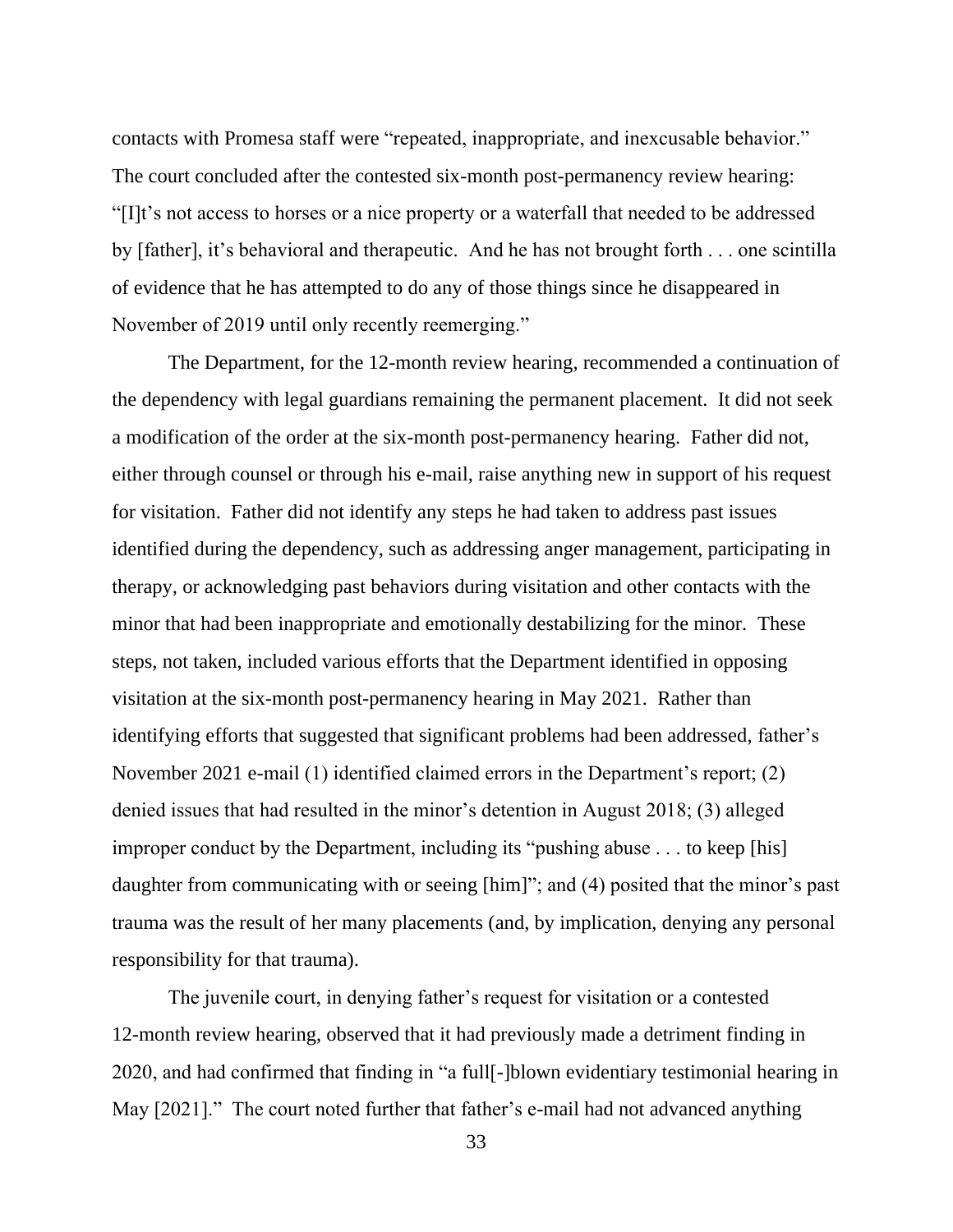concerning his request for visitation other than "we all got it wrong." The juvenile court also stated that father had not "even taken advantage of" the opportunity, provided after the six-month review hearing in May 2021, to visit with the minor through correspondence.

Under the circumstances, the juvenile court's denial of father's request for a contested review hearing did not deprive him of due process. Although parents in dependency proceedings have a right to due process, that right "is not synonymous with full-fledged cross-examination rights. [Citation.] Due process is a flexible concept which depends upon the circumstances and a balancing of various factors. [Citation.]" (*Jeanette V.*, *supra*, 68 Cal.App.4th at p. 817.) As has been observed (a point critical to the analysis of father's claim of error here), "[d]ifferent levels of due process protection apply at different stages of dependency proceedings. [Citations.]" (*Thomas R.*, *supra*, 145 Cal.App.4th at p. 733.) Up until a 366.26 hearing is set, dependency law emphasizes reunification of the parent and child (*In re Marilyn H.* (1993) 5 Cal.4th 295, 310 (*Marilyn H.*)), but "[o]nce reunification services are ordered terminated, the focus shifts to the needs of the child for permanency and stability" (*id*. at p. 309).

Accordingly, "cases holding that a parent has an unfettered due process right to confront and cross-examine adverse witnesses at review hearings held before the permanency planning stage do not compel the identical conclusion with respect to hearings held after reunification services are terminated. [Citations.]" (*M.T.*, *supra*, 178 Cal.App.4th at p. 1181.) The court in *J.F.*, *supra*, 196 Cal.App.4th at page 333—a case relied on by father here—acknowledged this general proposition. Although the *J.F.* court declined to follow the reasoning in *M.T.*, *supra*, at page 1181 to find it appropriate to require the parent of a child in long-term foster care to make an offer of proof to obtain a contested post-permanency review hearing, the *J.F.* court held: "*Although this general proposition applies to post-permanency reviews for a child who is placed in a guardianship* or who has been freed for adoption, the interests of a child in long-term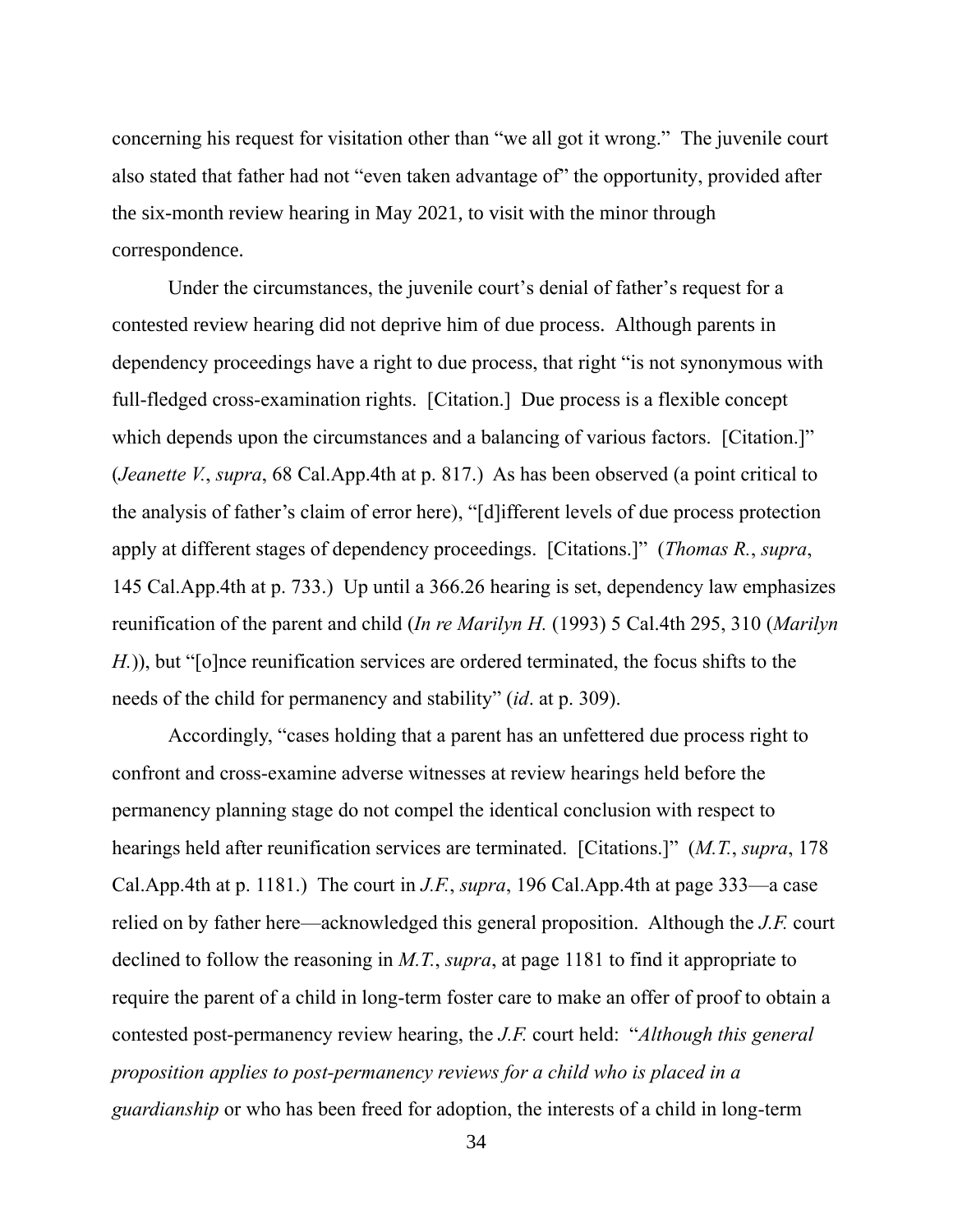foster care and those of his or her parent are not commensurate with those cases and merit closer scrutiny." (*J.F.*, supra, at p. 333, italics added.)

Here, it must be emphasized that the minor's permanent plan was legal guardianship, not long-term foster care where the statutory scheme for post-permanency review hearings permits the juvenile court to "order another six-month period of reunification services if the parent proves by a preponderance of the evidence that further efforts at reunification are the best alternative for the child . . . [and] also imposes on the court the obligation to review statutorily-specified factors concerning the child's circumstances and to consider all permanency options for the child, including return to the parent's home. " (*J.F.*, *supra*, 196 Cal.App.4th at p. 327.) Further, unlike the circumstances in the long-term foster care cases relied on by father in which the agency proposed action or changes adverse to the parent, the Department here recommended that the status quo from the prior review hearing be maintained. (See *J.F.*, *supra*, 196 Cal.App.4th at p. 328 [agency in report recited that child did not want to visit mother and she had not tried to see him, matters mother wished to contest]; *Josiah S.*, *supra*, 102 Cal.App.4th at p. 414 [agency in report sought restriction of mother's visitation to onehour monthly visits]; *Kelly D.*, *supra*, 82 Cal.App.4th at p. 436 [agency requested at hearing a reduction in frequency of father's visitation, a matter not recommended in its report].) Moreover—also unlike the three long-term foster care cases on which father relies—the question of visitation (and the potential reversal of the previous detriment finding) identified by father at the 12-month review post-permanency hearing had been the subject of a contested evidentiary hearing six months earlier.

Furthermore, the juvenile court's denial of father's request for a new contested hearing concerning visitation must be viewed in the context of the case and the focus of the court at the post-permanency stage of the proceedings. The minor had undergone the instability of 10 placements during the dependency. She had finally achieved some stability in her current placement with her grandparents. There were, however, still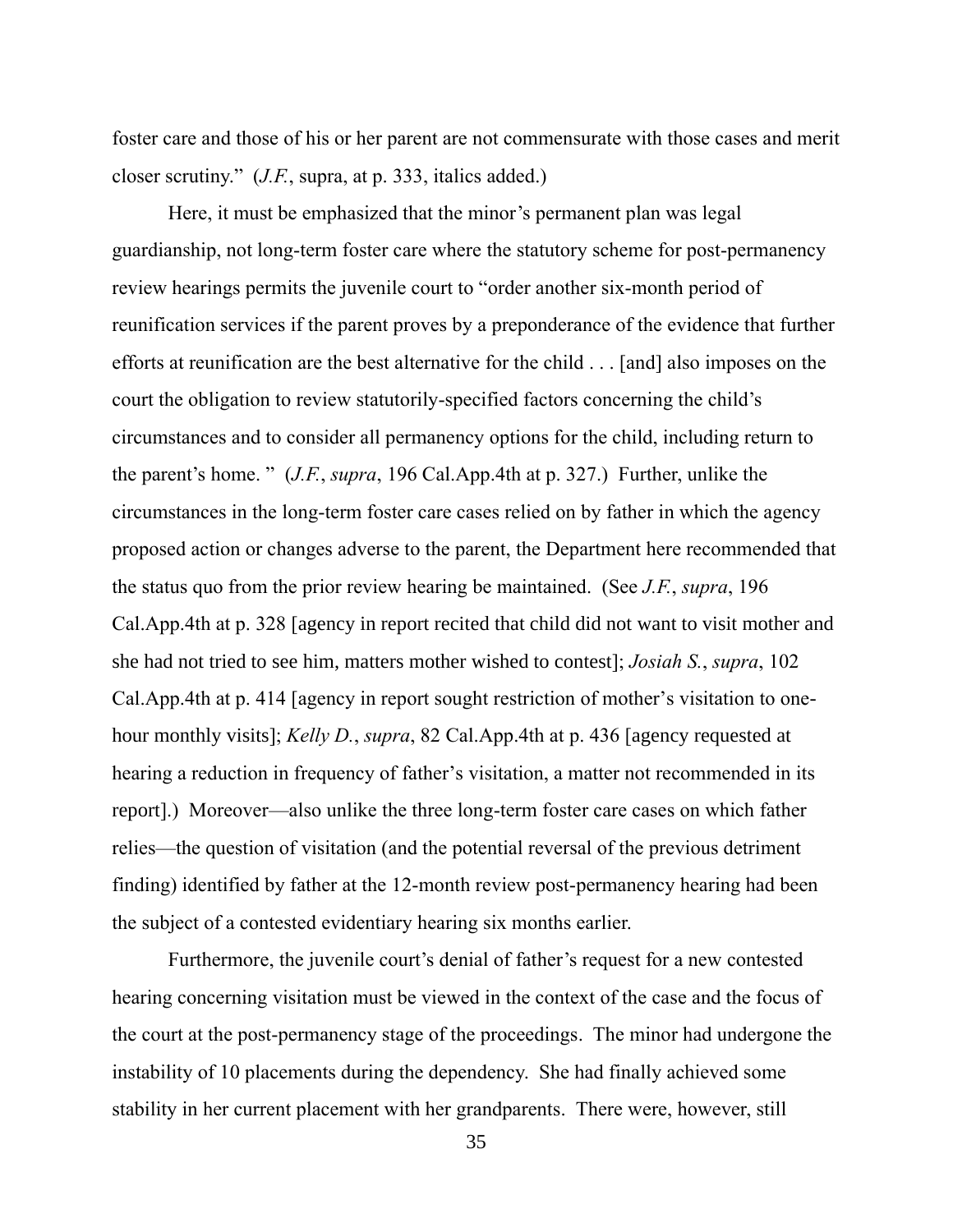significant concerns reported by the Department and CASA worker Hershberger about the minor's emotional stability. The likely stress and pressures imposed upon the minor from a second contested evidentiary hearing within six months were important considerations for the court in light of its focus at this stage of the dependency proceeding being "the needs of the child for permanency and stability." (*Marilyn H.*, *supra*, 5 Cal.4th at p. 309; cf. *In re Jennifer J.* (1992) 8 Cal.App.4th 1080, 1089 [recognizing court's authority in an appropriate case to decline compelling child witness to testify, based upon "a recognition of the overriding objective of the dependency hearing—to preserve and promote the best interests of the child".)

As was true in *M.T.* (albeit it being a long-term foster care case), "[i]t is plainly not the case that a parent may insist upon an evidentiary hearing at every post-permanency review, irrespective of the nature of the parent's objection to the social service agency's recommendations." (*M.T.*, *supra*, 178 Cal.App.4th at p. 1181.) Here, the juvenile court's denial of father's request for a contested hearing, after considering the evidence he proposed to put forward at such hearing and rejecting that offer of proof as inadequate, did not abridge father's right to due process.**<sup>15</sup>** In so ruling, the juvenile court respected

<sup>&</sup>lt;sup>15</sup> The juvenile court did not specifically state that it was requiring father to submit an offer of proof in support of his request for a contested hearing. Counsel for the Department, however, requested that father submit an offer of proof supporting his belief that there had been a change of circumstances since the prior contested six-month hearing to warrant ordering visitation. Father's counsel responded that father was not required to make an offer of proof, but counsel then referred to father's e-mail and made an offer of proof as to his anticipated testimony. Shortly after this colloquy, the court stated that it agreed with the Department's counsel, it had reviewed the matters presented by father's counsel and in father's e-mail, indicated that it had read and considered the evidence, and concluded that a new evidentiary hearing would be nothing more than a rehash of the evidence presented at the prior hearing. In the course of making its ruling, the court stated "[father] at least needs to make a preliminary showing." The court denied father's request for a contested hearing. We infer from this record that the juvenile court implicitly required father to submit an offer of proof, father's counsel made such offer, and the court, after considering it, concluded that it was insufficient to justify granting an evidentiary hearing. Although father does not specifically argue on appeal that his offer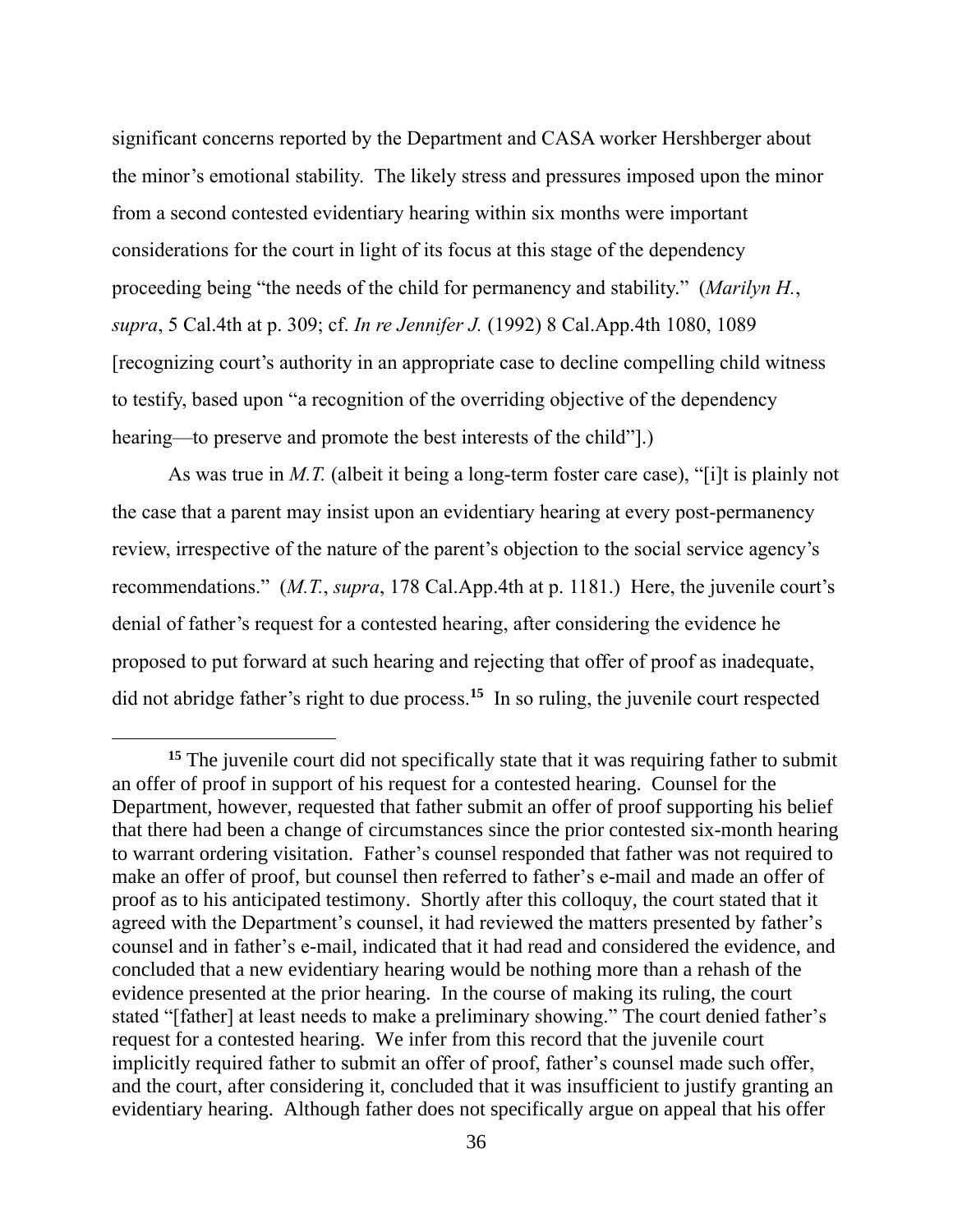"[t]he essential characteristic of due process . . . [of] fairness in the procedure employed by the state to adjudicate a parent's rights. [Citation.]" (*James Q.*, *supra*, 81 Cal.App.4th at p. 265.) Accordingly, the denial of father's request for a contested 12-month postpermanency review hearing was not constitutional error.

# **III. DISPOSITION**

The November 30, 2021 order after the 12-month post-permanency review hearing is affirmed.

of proof was sufficient to warrant granting an evidentiary hearing—instead, asserting that he had the unfettered right to such a hearing—we conclude that father's offer of proof failed to meet the standard that such a proffer "must be adequate in scope and must be specific." (*In re A.G.* (2020) 58 Cal.App.5th 973, 982.)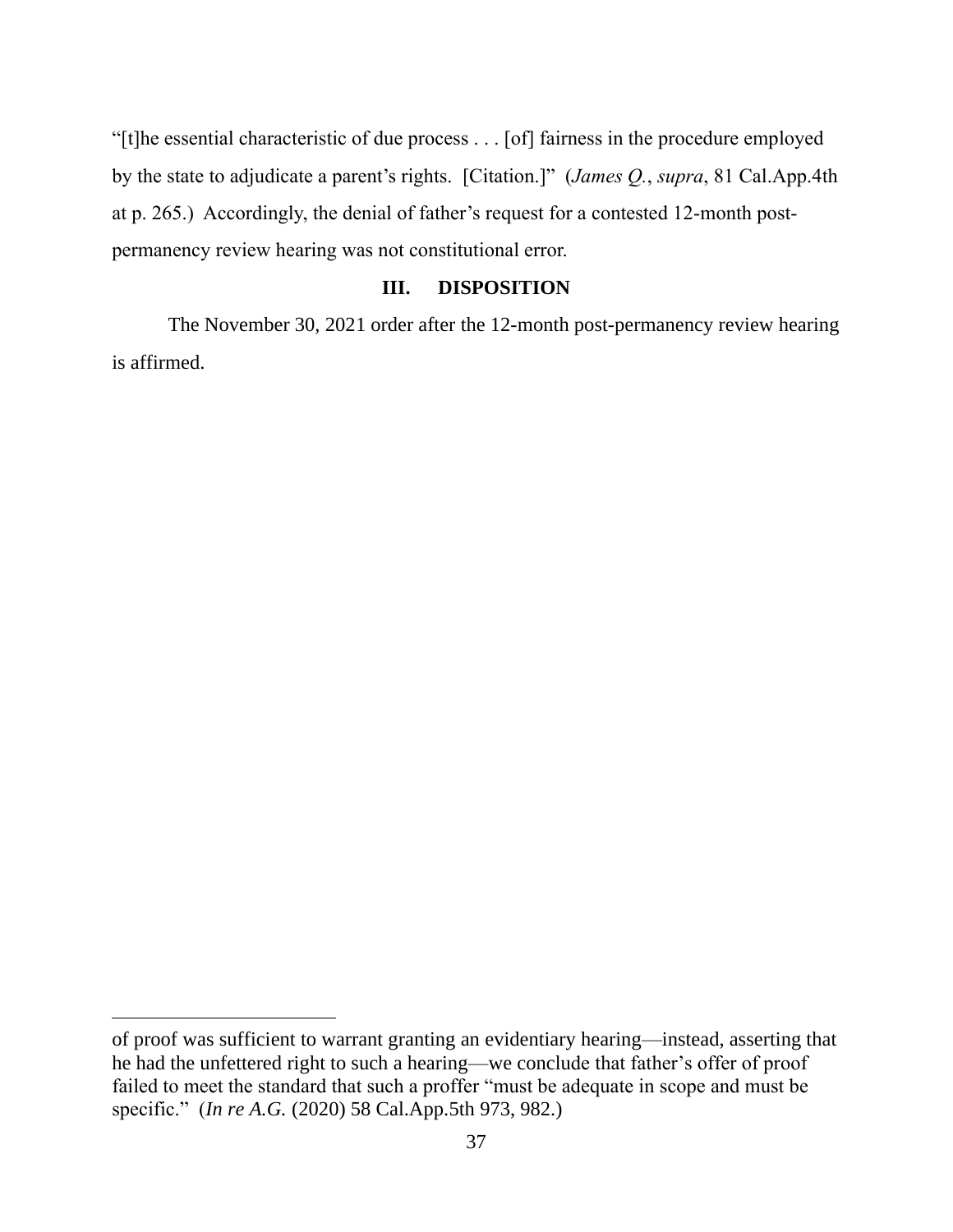BAMATTRE-MANOUKIAN, J.

\_\_\_\_\_\_\_\_\_\_\_\_\_\_\_\_\_\_\_\_\_\_\_\_\_\_\_\_\_\_\_\_\_\_\_\_\_\_\_\_\_\_\_

WE CONCUR:

DANNER, P.J.

\_\_\_\_\_\_\_\_\_\_\_\_\_\_\_\_\_\_\_\_\_\_\_\_\_\_

\_\_\_\_\_\_\_\_\_\_\_\_\_\_\_\_\_\_\_\_\_\_\_\_\_\_

WILSON, J.

*In re A.B.; HSD v. G.B.* **H049676**